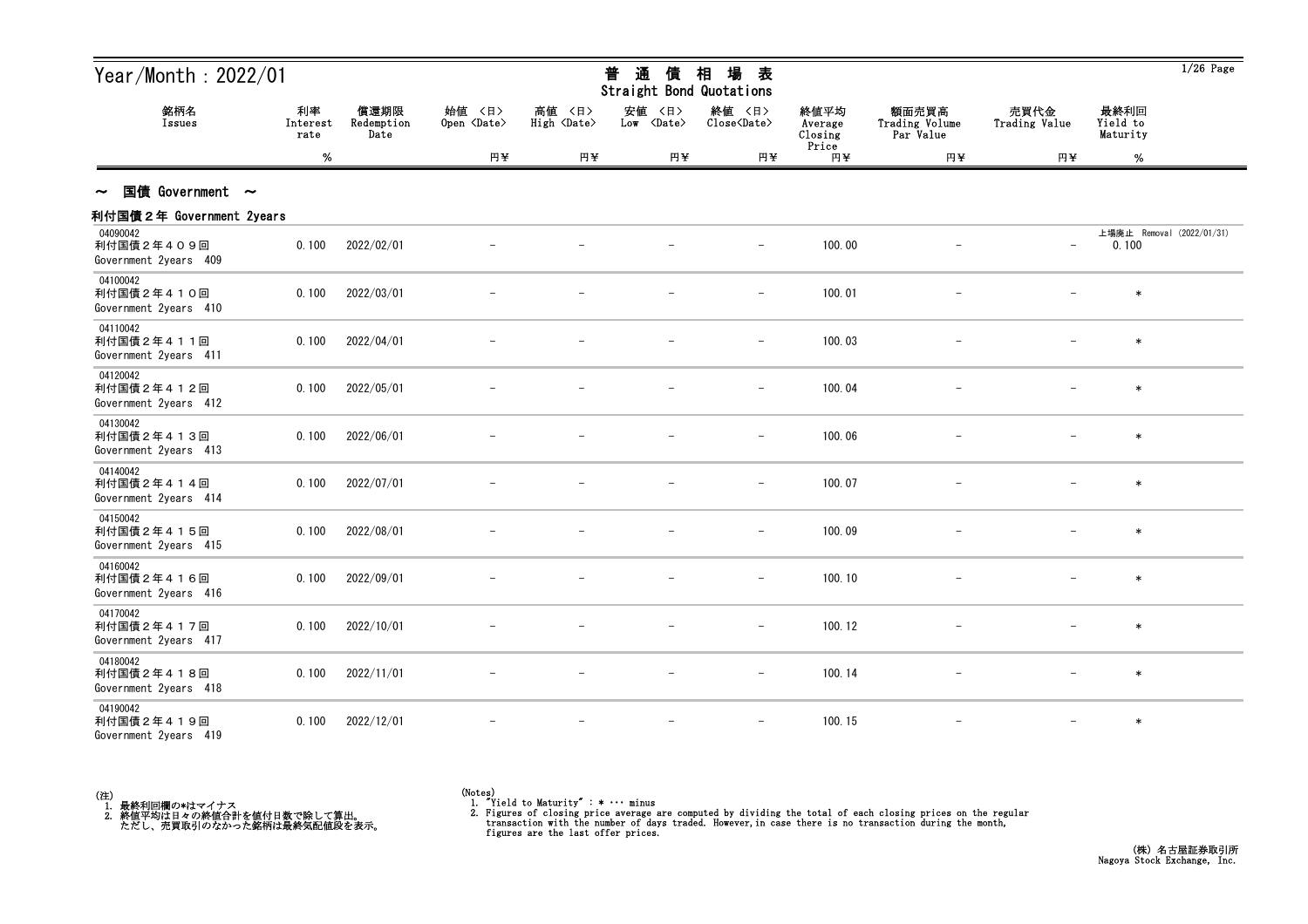| Year/Month: 2022/01                             |                        |                            |                              |                              | 通<br>普<br>債<br>Straight Bond Quotations | 場<br>相<br>表                   |                            |                                      |                          |                              | $2/26$ Page |
|-------------------------------------------------|------------------------|----------------------------|------------------------------|------------------------------|-----------------------------------------|-------------------------------|----------------------------|--------------------------------------|--------------------------|------------------------------|-------------|
| 銘柄名<br>Issues                                   | 利率<br>Interest<br>rate | 償還期限<br>Redemption<br>Date | 始値 〈日〉<br>Open <date></date> | 高値 〈日〉<br>High <date></date> | 安値<br>〈日〉<br>Low <date></date>          | 終値 〈日〉<br>Close <date></date> | 終値平均<br>Average<br>Closing | 額面売買高<br>Trading Volume<br>Par Value | 売買代金<br>Trading Value    | 最終利回<br>Yield to<br>Maturity |             |
|                                                 | $\%$                   |                            | 円半                           | 円半                           | 円半                                      | 円半                            | Price<br>円半                | 円半                                   | 円半                       | $\%$                         |             |
| 04200042<br>利付国債2年420回<br>Government 2years 420 | 0.100                  | 2023/01/01                 |                              |                              |                                         |                               | 100.19                     |                                      |                          | $\ast$                       |             |
| 04210042<br>利付国債2年421回<br>Government 2years 421 | 0.100                  | 2023/02/01                 |                              |                              |                                         | $\qquad \qquad -$             | 100.18                     | $\overline{\phantom{m}}$             |                          | $\ast$                       |             |
| 04220042<br>利付国債2年422回<br>Government 2years 422 | 0.100                  | 2023/03/01                 |                              |                              |                                         | $\overline{\phantom{m}}$      | 100.19                     |                                      |                          | $\ast$                       |             |
| 04230042<br>利付国債2年423回<br>Government 2years 423 | 0.005                  | 2023/04/01                 |                              |                              |                                         | $\overline{\phantom{a}}$      | 100.09                     |                                      |                          | $\ast$                       |             |
| 04240042<br>利付国債2年424回<br>Government 2years 424 | 0.005                  | 2023/05/01                 |                              |                              |                                         | $\overline{\phantom{m}}$      | 100.10                     |                                      |                          | $\ast$                       |             |
| 04250042<br>利付国債2年425回<br>Government 2years 425 | 0.005                  | 2023/06/01                 |                              |                              |                                         | $\overline{\phantom{m}}$      | 100.10                     | $\overline{\phantom{m}}$             |                          | $\ast$                       |             |
| 04260042<br>利付国債2年426回<br>Government 2years 426 | 0.005                  | 2023/07/01                 |                              |                              |                                         | $\overline{\phantom{a}}$      | 100.10                     |                                      |                          | $\ast$                       |             |
| 04270042<br>利付国債2年427回<br>Government 2years 427 | 0.005                  | 2023/08/01                 |                              |                              |                                         | $\overline{\phantom{a}}$      | 100.11                     |                                      |                          | $\ast$                       |             |
| 04280042<br>利付国債2年428回<br>Government 2years 428 | 0.005                  | 2023/09/01                 |                              |                              |                                         |                               | 100.11                     |                                      |                          | $\ast$                       |             |
| 04290042<br>利付国債2年429回<br>Government 2years 429 | 0.005                  | 2023/10/01                 |                              |                              | $\overline{\phantom{m}}$                | $\overline{\phantom{m}}$      | 100.12                     | $\overline{\phantom{m}}$             | $\overline{\phantom{m}}$ | $\ast$                       |             |
| 04300042<br>利付国債2年430回<br>Government 2years 430 | 0.005                  | 2023/11/01                 | $\overline{\phantom{m}}$     | $\overline{\phantom{m}}$     | $\overline{\phantom{m}}$                | $ \,$                         | 100.12                     | $-$                                  | $-$                      | $\ast$                       |             |
| 04310042<br>利付国債2年431回<br>Government 2years 431 | 0.005                  | 2023/12/01                 |                              | $\overline{\phantom{m}}$     | $\overline{\phantom{m}}$                | $-$                           | 100.11                     | $\overline{\phantom{m}}$             | $-$                      | $\ast$                       |             |



<sup>(</sup>Notes) 1. "Yield to Maturity" : \* ・・・ minus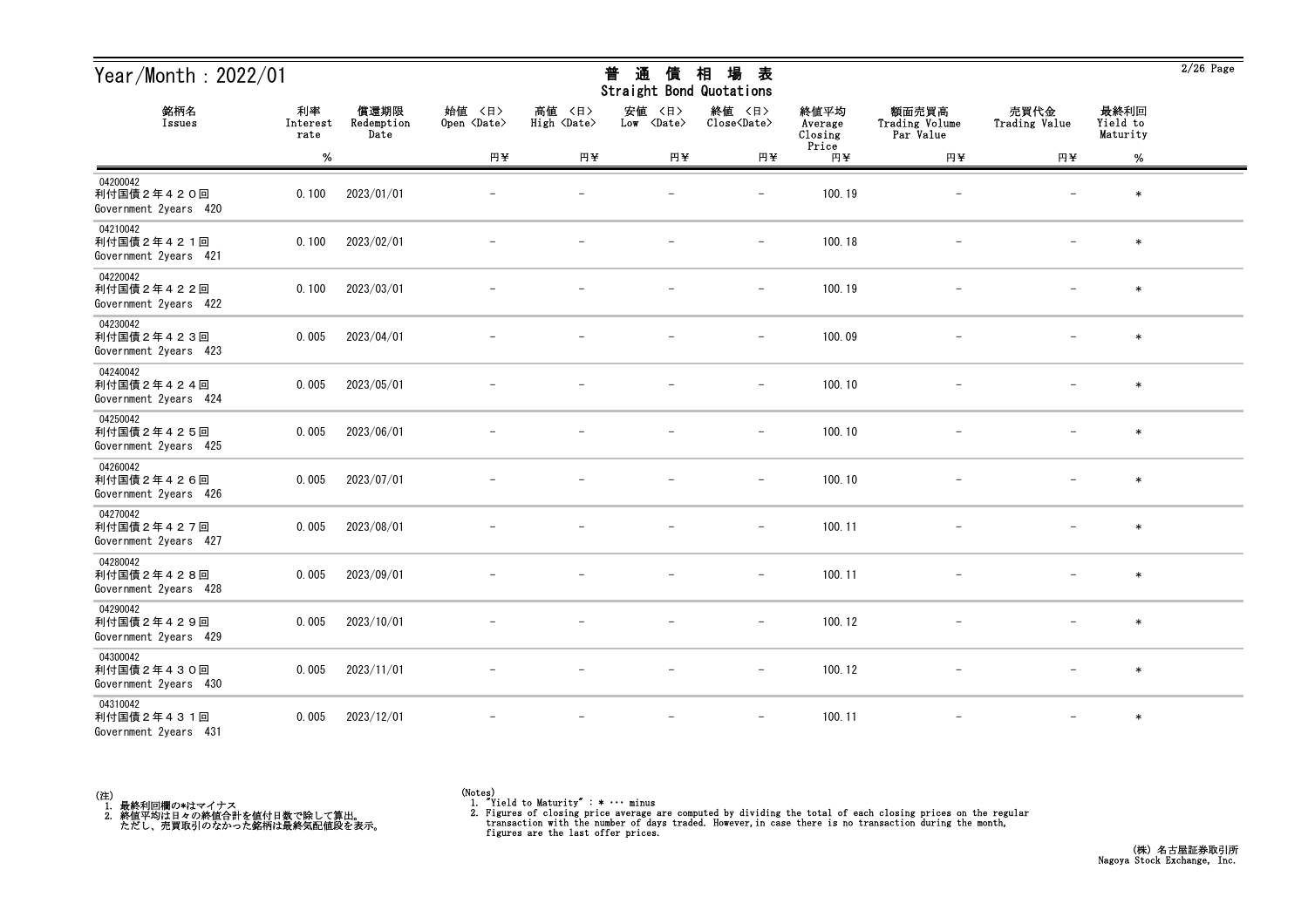| Year/Month: 2022/01                             |                        |                            |                              |                              | 普<br>通<br>債<br>Straight Bond Quotations | 場<br>相<br>表                   |                                     |                                      |                          |                              | $3/26$ Page |
|-------------------------------------------------|------------------------|----------------------------|------------------------------|------------------------------|-----------------------------------------|-------------------------------|-------------------------------------|--------------------------------------|--------------------------|------------------------------|-------------|
| 銘柄名<br>Issues                                   | 利率<br>Interest<br>rate | 償還期限<br>Redemption<br>Date | 始値 〈日〉<br>Open <date></date> | 高値 〈日〉<br>High <date></date> | 安値<br>〈日〉<br>Low <date></date>          | 終値 〈日〉<br>Close <date></date> | 終値平均<br>Average<br>Closing<br>Price | 額面売買高<br>Trading Volume<br>Par Value | 売買代金<br>Trading Value    | 最終利回<br>Yield to<br>Maturity |             |
|                                                 | %                      |                            | 円半                           | 円半                           | 円半                                      | 円半                            | 円半                                  | 円半                                   | 円半                       | $\%$                         |             |
| 04320042<br>利付国債2年432回<br>Government 2years 432 | 0.005                  | 2024/01/01                 |                              |                              |                                         | $\overline{\phantom{0}}$      | 100.12                              |                                      |                          | $\ast$                       |             |
| 利付国債5年 Government 5years                        |                        |                            |                              |                              |                                         |                               |                                     |                                      |                          |                              |             |
| 01310045<br>利付国債5年131回<br>Government 5years 131 | 0.100                  | 2022/03/20                 |                              |                              |                                         | $\overline{\phantom{m}}$      | 100.02                              |                                      |                          | $\ast$                       |             |
| 01320045<br>利付国債5年132回<br>Government 5years 132 | 0.100                  | 2022/06/20                 |                              |                              |                                         | $\overline{\phantom{m}}$      | 100.07                              |                                      |                          | $\ast$                       |             |
| 01330045<br>利付国債5年133回<br>Government 5years 133 | 0.100                  | 2022/09/20                 |                              |                              |                                         | $\overline{\phantom{m}}$      | 100.11                              |                                      | $\overline{\phantom{m}}$ | $\ast$                       |             |
| 01340045<br>利付国債5年134回<br>Government 5years 134 | 0.100                  | 2022/12/20                 |                              |                              |                                         |                               | 100.16                              |                                      |                          | $\ast$                       |             |
| 01350045<br>利付国債5年135回<br>Government 5years 135 | 0.100                  | 2023/03/20                 |                              |                              |                                         | $\overline{\phantom{m}}$      | 100.19                              |                                      |                          | $\ast$                       |             |
| 01360045<br>利付国債5年136回<br>Government 5years 136 | 0.100                  | 2023/06/20                 |                              |                              |                                         | $\overline{\phantom{m}}$      | 100.23                              |                                      |                          | $\ast$                       |             |
| 01370045<br>利付国債5年137回<br>Government 5years 137 | 0.100                  | 2023/09/20                 |                              |                              |                                         | $\overline{\phantom{m}}$      | 100.27                              |                                      |                          | $\ast$                       |             |
| 01380045<br>利付国債5年138回<br>Government 5years 138 | 0.100                  | 2023/12/20                 |                              |                              |                                         |                               | 100.31                              |                                      |                          | $\ast$                       |             |
| 01390045<br>利付国債5年139回<br>Government 5years 139 | 0.100                  | 2024/03/20                 |                              |                              |                                         | $\qquad \qquad -$             | 100.34                              |                                      | $-$                      | $\ast$                       |             |
| 01400045<br>利付国債5年140回<br>Government 5years 140 | 0.100                  | 2024/06/20                 |                              |                              |                                         | $\overline{\phantom{m}}$      | 100.37                              |                                      | $\qquad \qquad -$        | $\ast$                       |             |
| 01410045<br>利付国債5年141回<br>Government 5years 141 | 0.100                  | 2024/09/20                 |                              |                              |                                         | $\overline{\phantom{m}}$      | 100.39                              |                                      | $-$                      | $\ast$                       |             |



<sup>(</sup>Notes) 1. "Yield to Maturity" : \* ・・・ minus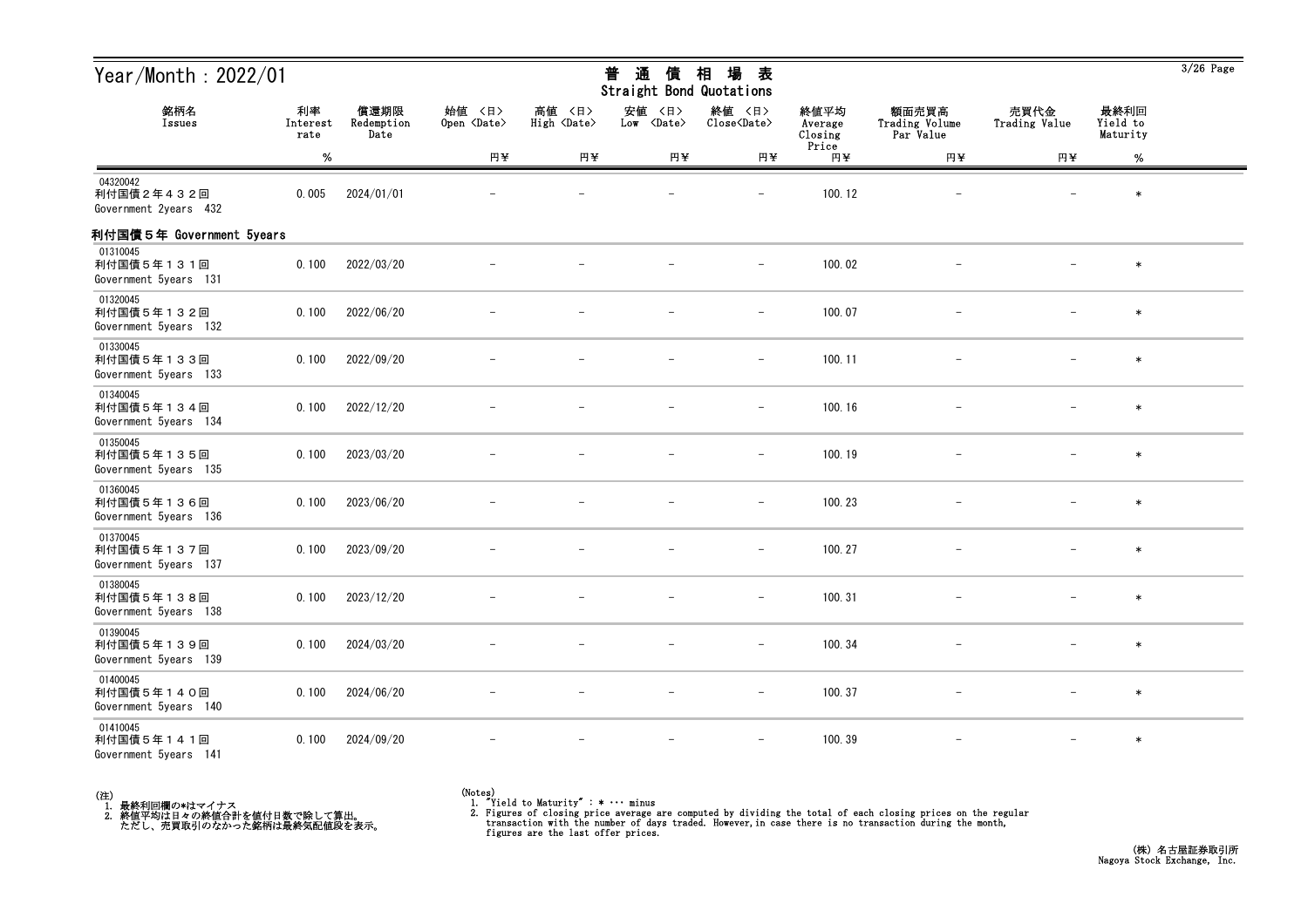| Year/Month : 2022/01                              |                        |                            |                              |                              | 普<br>通<br>債<br>Straight Bond Quotations | 場<br>相<br>表                   |                                     |                                      |                       |                              | 4/26 Page |
|---------------------------------------------------|------------------------|----------------------------|------------------------------|------------------------------|-----------------------------------------|-------------------------------|-------------------------------------|--------------------------------------|-----------------------|------------------------------|-----------|
| 銘柄名<br>Issues                                     | 利率<br>Interest<br>rate | 償還期限<br>Redemption<br>Date | 始値 〈日〉<br>Open <date></date> | 高値 〈日〉<br>High <date></date> | 安値<br>〈日〉<br>Low <date></date>          | 終値 〈日〉<br>Close <date></date> | 終値平均<br>Average<br>Closing<br>Price | 額面売買高<br>Trading Volume<br>Par Value | 売買代金<br>Trading Value | 最終利回<br>Yield to<br>Maturity |           |
|                                                   | $\%$                   |                            | 円半                           | 円半                           | 円半                                      | 円半                            | 円半                                  | 円半                                   | 円半                    | $\%$                         |           |
| 01420045<br>利付国債5年142回<br>Government 5years 142   | 0.100                  | 2024/12/20                 |                              |                              |                                         | $\qquad \qquad -$             | 100.44                              |                                      |                       | $\ast$                       |           |
| 01430045<br>利付国債5年143回<br>Government 5years 143   | 0.100                  | 2025/03/20                 |                              |                              |                                         | $\overline{\phantom{0}}$      | 100.48                              |                                      |                       | $\ast$                       |           |
| 01440045<br>利付国債5年144回<br>Government 5years 144   | 0.100                  | 2025/06/20                 |                              |                              |                                         |                               | 100.53                              |                                      |                       | $\ast$                       |           |
| 01450045<br>利付国債5年145回<br>Government 5years 145   | 0.100                  | 2025/09/20                 |                              |                              |                                         | $\qquad \qquad -$             | 100.54                              | $\overline{\phantom{0}}$             |                       | $\ast$                       |           |
| 01460045<br>利付国債5年146回<br>Government 5years 146   | 0.100                  | 2025/12/20                 |                              |                              |                                         | $\overline{\phantom{m}}$      | 100.56                              |                                      |                       | $\ast$                       |           |
| 01470045<br>利付国債5年147回<br>Government 5years 147   | 0.005                  | 2026/03/20                 |                              |                              |                                         | $\overline{\phantom{a}}$      | 100.18                              |                                      |                       | $\ast$                       |           |
| 01480045<br>利付国債5年148回<br>Government 5years 148   | 0.005                  | 2026/06/20                 |                              |                              |                                         | $\overline{\phantom{a}}$      | 100.17                              |                                      |                       | $\ast$                       |           |
| 01490045<br>利付国債5年149回<br>Government 5years 149   | 0.005                  | 2026/09/20                 |                              |                              |                                         | $\overline{\phantom{a}}$      | 100.13                              |                                      |                       | $\ast$                       |           |
| 01500045<br>利付国債5年150回<br>Government 5years 150   | 0.005                  | 2026/12/20                 |                              |                              |                                         | $\overline{\phantom{m}}$      | 100.12                              |                                      |                       | $\ast$                       |           |
| 利付国債10年 Government 10years                        |                        |                            |                              |                              |                                         |                               |                                     |                                      |                       |                              |           |
| 03210067<br>利付国債10年321回<br>Government 10years 321 | 1.000                  | 2022/03/20                 |                              |                              |                                         | $\overline{\phantom{0}}$      | 100.15                              |                                      |                       | $\ast$                       |           |
| 03220067<br>利付国債10年322回<br>Government 10years 322 | 0.900                  | 2022/03/20                 |                              |                              |                                         | $\qquad \qquad -$             | 100.13                              |                                      |                       | $\ast$                       |           |
| 03230067<br>利付国債10年323回<br>Government 10years 323 | 0.900                  | 2022/06/20                 |                              |                              |                                         | $-$                           | 100.38                              | $\qquad \qquad -$                    |                       | $\ast$                       |           |



## (Notes) 1. "Yield to Maturity" : \* ・・・ minus

2. Figures of closing price average are computed by dividing the total of each closing prices on the regular transaction with the number of days traded. However, in case there is no transaction during the month, figures ar

 $\frac{1}{2}$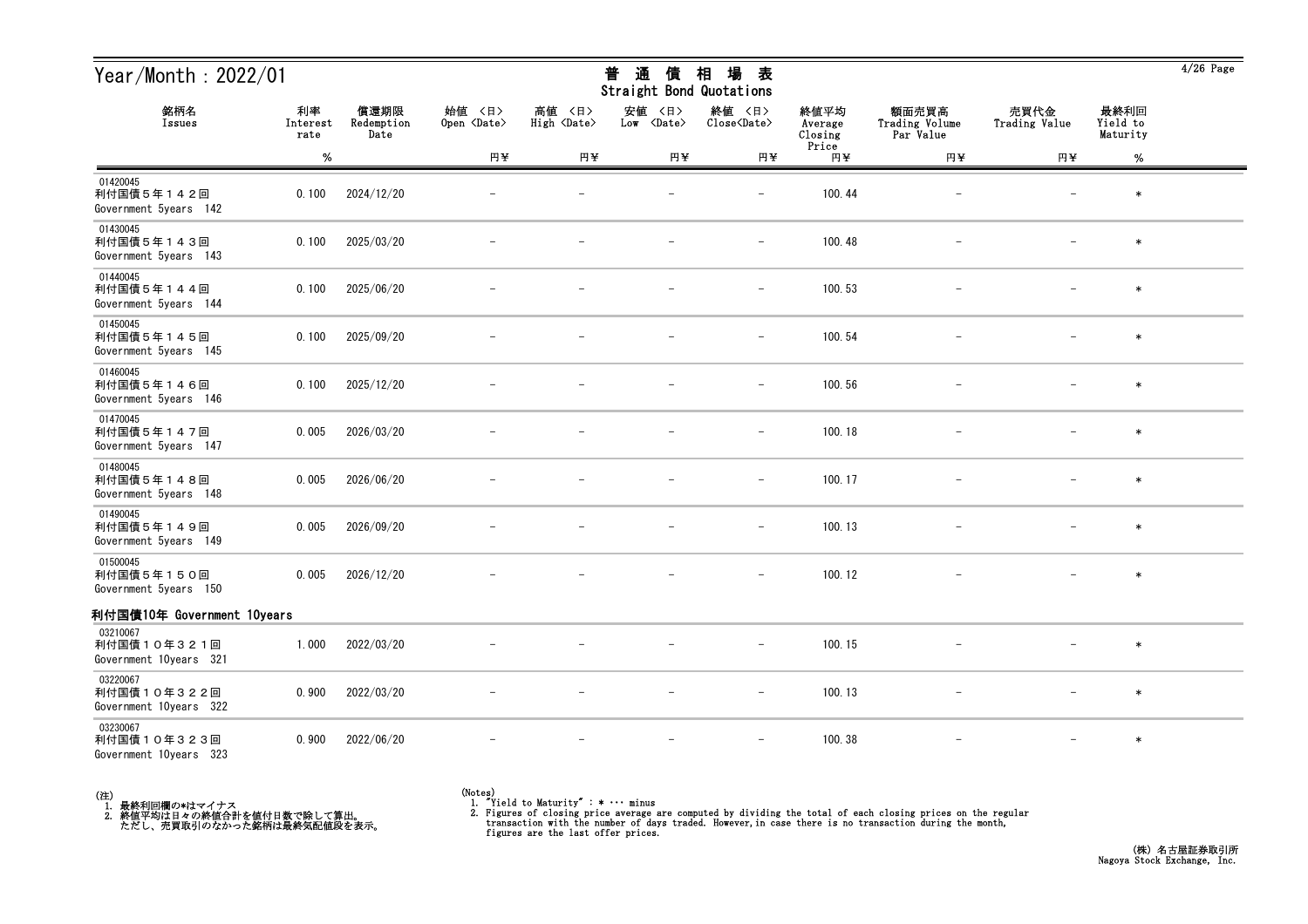| Year/Month: $2022/01$<br>銘柄名<br>利率<br>償還期限        |                  |                    | 通<br>相<br>場<br>普<br>債<br>表<br><b>Straight Bond Quotations</b> |                                 |                                |                               |                            |                                      | $5/26$ Page              |                              |  |
|---------------------------------------------------|------------------|--------------------|---------------------------------------------------------------|---------------------------------|--------------------------------|-------------------------------|----------------------------|--------------------------------------|--------------------------|------------------------------|--|
| Issues                                            | Interest<br>rate | Redemption<br>Date | 始值 〈日〉<br>Open <date></date>                                  | 高値<br>〈日〉<br>High <date></date> | 安値<br>〈日〉<br>Low <date></date> | 終値 〈日〉<br>Close <date></date> | 終値平均<br>Average<br>Closing | 額面売買高<br>Trading Volume<br>Par Value | 売買代金<br>Trading Value    | 最終利回<br>Yield to<br>Maturity |  |
|                                                   | $\%$             |                    | 円半                                                            | 円半                              | 円半                             | 円半                            | Price<br>円半                | 円半                                   | 円半                       | %                            |  |
| 03240067<br>利付国債10年324回<br>Government 10years 324 | 0.800            | 2022/06/20         |                                                               |                                 |                                | $\overline{\phantom{0}}$      | 100.34                     |                                      |                          | $\ast$                       |  |
| 03250067<br>利付国債10年325回<br>Government 10years 325 | 0.800            | 2022/09/20         |                                                               |                                 |                                | $\overline{\phantom{m}}$      | 100.56                     |                                      |                          | $\ast$                       |  |
| 03260067<br>利付国債10年326回<br>Government 10years 326 | 0.700            | 2022/12/20         |                                                               |                                 |                                | $\overline{\phantom{m}}$      | 100.69                     |                                      |                          | $\ast$                       |  |
| 03270067<br>利付国債10年327回<br>Government 10years 327 | 0.800            | 2022/12/20         |                                                               |                                 |                                | $\overline{\phantom{m}}$      | 100.78                     |                                      |                          | $\ast$                       |  |
| 03280067<br>利付国債10年328回<br>Government 10years 328 | 0.600            | 2023/03/20         |                                                               |                                 |                                | $\qquad \qquad -$             | 100.76                     |                                      |                          | $\ast$                       |  |
| 03290067<br>利付国債10年329回<br>Government 10years 329 | 0.800            | 2023/06/20         |                                                               |                                 |                                | $\overline{\phantom{m}}$      | 101.20                     |                                      |                          | $\ast$                       |  |
| 03300067<br>利付国債10年330回<br>Government 10years 330 | 0.800            | 2023/09/20         |                                                               |                                 |                                | $\overline{\phantom{a}}$      | 101.42                     |                                      |                          | $\ast$                       |  |
| 03310067<br>利付国債10年331回<br>Government 10years 331 | 0.600            | 2023/09/20         |                                                               |                                 |                                |                               | 101.09                     |                                      |                          | $\ast$                       |  |
| 03320067<br>利付国債10年332回<br>Government 10years 332 | 0.600            | 2023/12/20         |                                                               |                                 |                                | $\overline{\phantom{0}}$      | 101.25                     |                                      |                          | $\ast$                       |  |
| 03330067<br>利付国債10年333回<br>Government 10years 333 | 0.600            | 2024/03/20         |                                                               |                                 |                                | $\qquad \qquad -$             | 101.40                     |                                      | $\overline{\phantom{m}}$ | $\ast$                       |  |
| 03340067<br>利付国債10年334回<br>Government 10years 334 | 0.600            | 2024/06/20         | $\qquad \qquad -$                                             |                                 | $\overline{\phantom{m}}$       | $ \,$                         | 101.56                     | $\overline{\phantom{0}}$             | $-$                      | $\ast$                       |  |
| 03350067<br>利付国債10年335回<br>Government 10years 335 | 0.500            | 2024/09/20         |                                                               |                                 |                                |                               | 101.45                     | $\qquad \qquad -$                    | $\overline{\phantom{0}}$ | $\ast$                       |  |



<sup>(</sup>Notes) 1. "Yield to Maturity" : \* ・・・ minus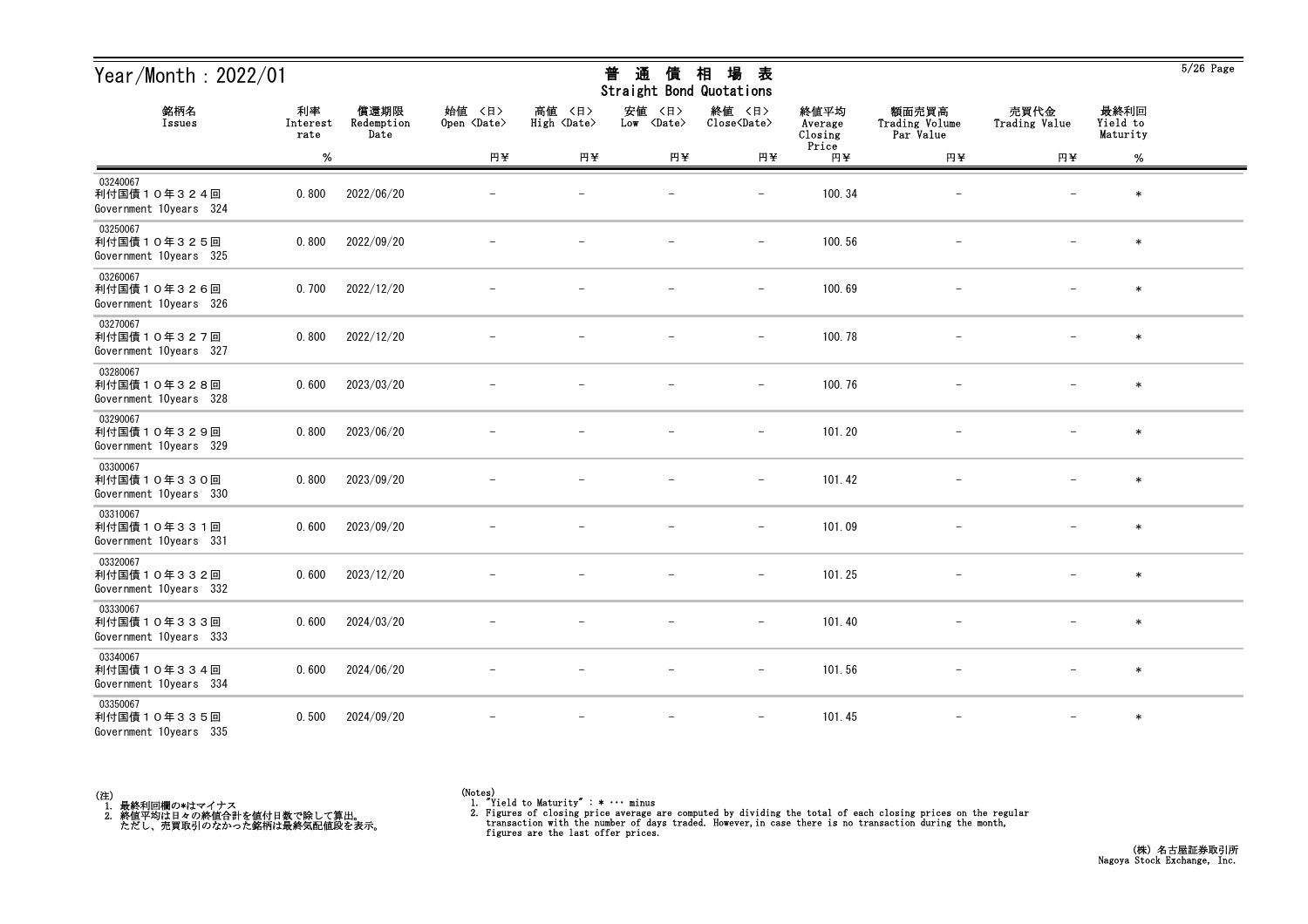| Year/Month: 2022/01                               |                        |                            | 通<br>場<br>普<br>相<br>表<br>債<br>Straight Bond Quotations |                              |                                |                               |                            |                                      |                          |                              | $6/26$ Page |
|---------------------------------------------------|------------------------|----------------------------|--------------------------------------------------------|------------------------------|--------------------------------|-------------------------------|----------------------------|--------------------------------------|--------------------------|------------------------------|-------------|
| 銘柄名<br>Issues                                     | 利率<br>Interest<br>rate | 償還期限<br>Redemption<br>Date | 始值 〈日〉<br>Open <date></date>                           | 高値 〈日〉<br>High <date></date> | 安値<br>〈日〉<br>Low <date></date> | 終値 〈日〉<br>Close <date></date> | 終値平均<br>Average<br>Closing | 額面売買高<br>Trading Volume<br>Par Value | 売買代金<br>Trading Value    | 最終利回<br>Yield to<br>Maturity |             |
|                                                   | $\%$                   |                            | 円半                                                     | 円半                           | 円半                             | 円半                            | Price<br>円半                | 円半                                   | 円半                       | $\%$                         |             |
| 03360067<br>利付国債10年336回<br>Government 10years 336 | 0.500                  | 2024/12/20                 |                                                        |                              |                                | $\qquad \qquad -$             | 101.60                     |                                      |                          | $\ast$                       |             |
| 03370067<br>利付国債10年337回<br>Government 10years 337 | 0.300                  | 2024/12/20                 |                                                        |                              |                                | $\qquad \qquad -$             | 101.02                     |                                      |                          | $\ast$                       |             |
| 03380067<br>利付国債10年338回<br>Government 10years 338 | 0.400                  | 2025/03/20                 |                                                        |                              |                                | $\qquad \qquad -$             | 101.43                     |                                      |                          | $\ast$                       |             |
| 03390067<br>利付国債10年339回<br>Government 10years 339 | 0.400                  | 2025/06/20                 |                                                        |                              |                                | $\overline{\phantom{m}}$      | 101.54                     |                                      |                          | $\ast$                       |             |
| 03400067<br>利付国債10年340回<br>Government 10years 340 | 0.400                  | 2025/09/20                 |                                                        |                              |                                | $\overline{\phantom{a}}$      | 101.64                     |                                      |                          | $\ast$                       |             |
| 03410067<br>利付国債10年341回<br>Government 10years 341 | 0.300                  | 2025/12/20                 |                                                        |                              |                                | $\overline{\phantom{a}}$      | 101.34                     |                                      |                          | $\ast$                       |             |
| 03420067<br>利付国債10年342回<br>Government 10years 342 | 0.100                  | 2026/03/20                 |                                                        |                              |                                |                               | 100.58                     |                                      |                          | $\ast$                       |             |
| 03430067<br>利付国債10年343回<br>Government 10years 343 | 0.100                  | 2026/06/20                 |                                                        |                              |                                | $\qquad \qquad -$             | 100.59                     |                                      |                          | $\ast$                       |             |
| 03440067<br>利付国債10年344回<br>Government 10years 344 | 0.100                  | 2026/09/20                 |                                                        |                              |                                | $\qquad \qquad -$             | 100.58                     |                                      |                          | $\ast$                       |             |
| 03450067<br>利付国債10年345回<br>Government 10years 345 | 0.100                  | 2026/12/20                 |                                                        |                              | $\overline{\phantom{m}}$       | $\overline{\phantom{m}}$      | 100.58                     | $\overline{\phantom{m}}$             | $\overline{\phantom{0}}$ | $\ast$                       |             |
| 03460067<br>利付国債10年346回<br>Government 10years 346 | 0.100                  | 2027/03/20                 |                                                        |                              |                                | $\overline{\phantom{a}}$      | 100.59                     |                                      |                          | $\ast$                       |             |
| 03470067<br>利付国債10年347回<br>Government 10years 347 | 0.100                  | 2027/06/20                 |                                                        |                              | $\overline{\phantom{m}}$       | $\qquad \qquad -$             | 100.62                     | $\overline{\phantom{m}}$             | $\overline{\phantom{0}}$ | $\ast$                       |             |

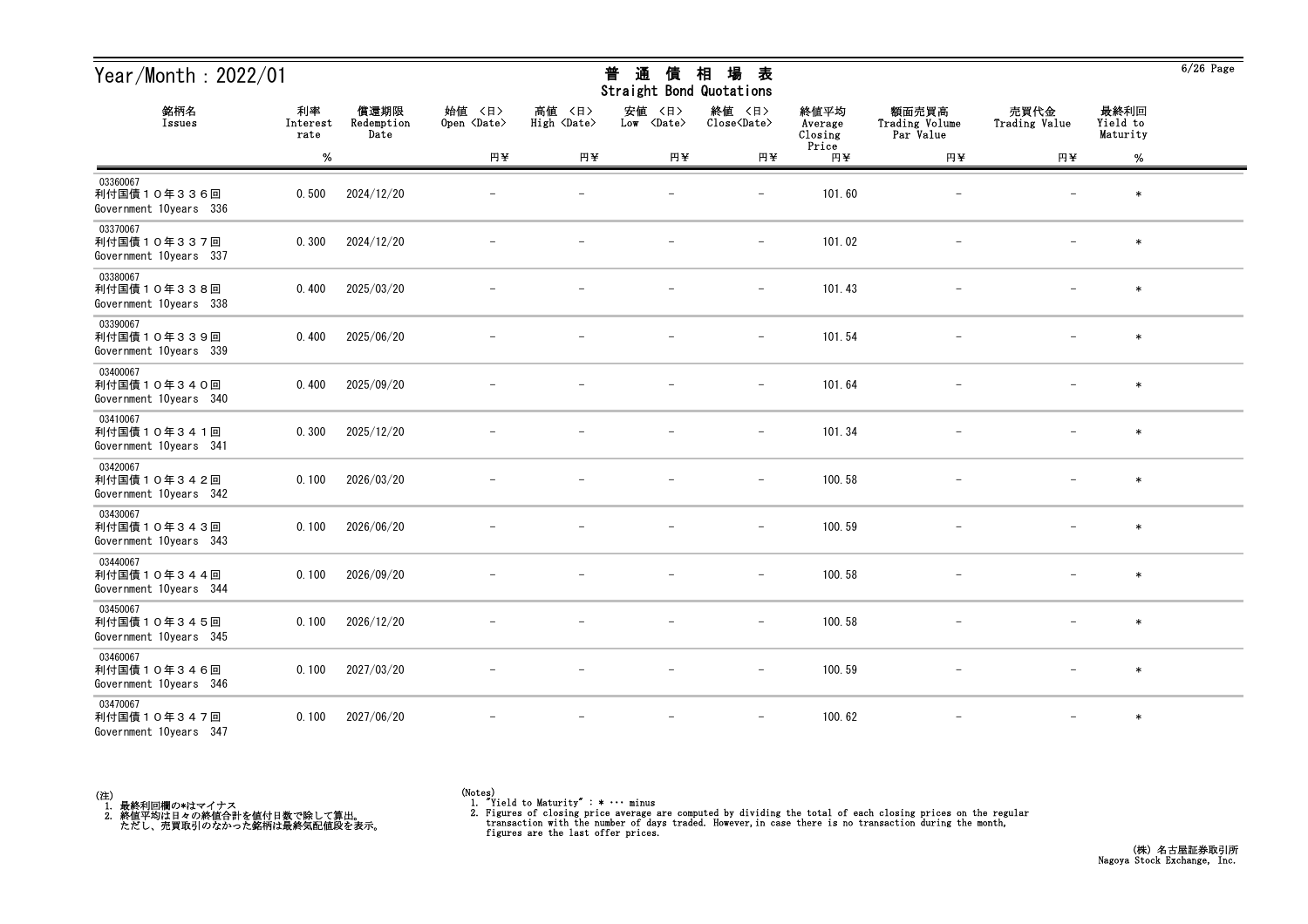| Year/Month: 2022/01                               |                        |                            |                              |                              | 通<br>普<br>債<br>Straight Bond Quotations | 場<br>相<br>表                   |                            |                                      |                          |                              | $7/26$ Page |
|---------------------------------------------------|------------------------|----------------------------|------------------------------|------------------------------|-----------------------------------------|-------------------------------|----------------------------|--------------------------------------|--------------------------|------------------------------|-------------|
| 銘柄名<br>Issues                                     | 利率<br>Interest<br>rate | 償還期限<br>Redemption<br>Date | 始値 〈日〉<br>Open <date></date> | 高値 〈日〉<br>High <date></date> | 安値<br>〈日〉<br>Low <date></date>          | 終値 〈日〉<br>Close <date></date> | 終値平均<br>Average<br>Closing | 額面売買高<br>Trading Volume<br>Par Value | 売買代金<br>Trading Value    | 最終利回<br>Yield to<br>Maturity |             |
|                                                   | $\%$                   |                            | 円半                           | 円半                           | 円半                                      | 円半                            | Price<br>円半                | 円半                                   | 円半                       | $\%$                         |             |
| 03480067<br>利付国債10年348回<br>Government 10years 348 | 0.100                  | 2027/09/20                 |                              |                              |                                         |                               | 100.62                     |                                      |                          | $\ast$                       |             |
| 03490067<br>利付国債10年349回<br>Government 10years 349 | 0.100                  | 2027/12/20                 |                              |                              |                                         | $\qquad \qquad -$             | 100.61                     | $\overline{\phantom{a}}$             |                          | $\ast$                       |             |
| 03500067<br>利付国債10年350回<br>Government 10years 350 | 0.100                  | 2028/03/20                 |                              |                              |                                         | $\overline{\phantom{m}}$      | 100.61                     |                                      |                          |                              |             |
| 03510067<br>利付国債10年351回<br>Government 10years 351 | 0.100                  | 2028/06/20                 |                              |                              |                                         | $\qquad \qquad -$             | 100.60                     |                                      | $\qquad \qquad -$        | 0.005                        |             |
| 03520067<br>利付国債10年352回<br>Government 10years 352 | 0.100                  | 2028/09/20                 |                              |                              |                                         | $\overline{\phantom{m}}$      | 100.59                     |                                      | $\overline{\phantom{m}}$ | 0.010                        |             |
| 03530067<br>利付国債10年353回<br>Government 10years 353 | 0.100                  | 2028/12/20                 |                              |                              |                                         | $\overline{\phantom{m}}$      | 100.58                     | $\qquad \qquad -$                    | $\overline{\phantom{m}}$ | 0.015                        |             |
| 03540067<br>利付国債10年354回<br>Government 10years 354 | 0.100                  | 2029/03/20                 |                              |                              |                                         | $\overline{\phantom{a}}$      | 100.57                     |                                      | $\qquad \qquad -$        | 0.019                        |             |
| 03550067<br>利付国債10年355回<br>Government 10years 355 | 0.100                  | 2029/06/20                 |                              |                              |                                         | $\overline{\phantom{a}}$      | 100.51                     |                                      | $\qquad \qquad -$        | 0.030                        |             |
| 03560067<br>利付国債10年356回<br>Government 10years 356 | 0.100                  | 2029/09/20                 |                              |                              |                                         |                               | 100.45                     |                                      | $\overline{\phantom{m}}$ | 0.040                        |             |
| 03570067<br>利付国債10年357回<br>Government 10years 357 | 0.100                  | 2029/12/20                 |                              |                              |                                         | $\overline{\phantom{m}}$      | 100.39                     |                                      | $\overline{\phantom{m}}$ | 0.050                        |             |
| 03580067<br>利付国債10年358回<br>Government 10years 358 | 0.100                  | 2030/03/20                 | $\overline{\phantom{m}}$     | $\overline{\phantom{m}}$     | $\overline{\phantom{m}}$                | $-$                           | 100.32                     | $-$                                  | $\qquad \qquad -$        | 0.060                        |             |
| 03590067<br>利付国債10年359回<br>Government 10years 359 | 0.100                  | 2030/06/20                 |                              | $\overline{\phantom{m}}$     | $\overline{\phantom{m}}$                | $\overline{\phantom{m}}$      | 100.20                     | $\overline{\phantom{m}}$             | $\qquad \qquad -$        | 0.075                        |             |



<sup>(</sup>Notes) 1. "Yield to Maturity" : \* ・・・ minus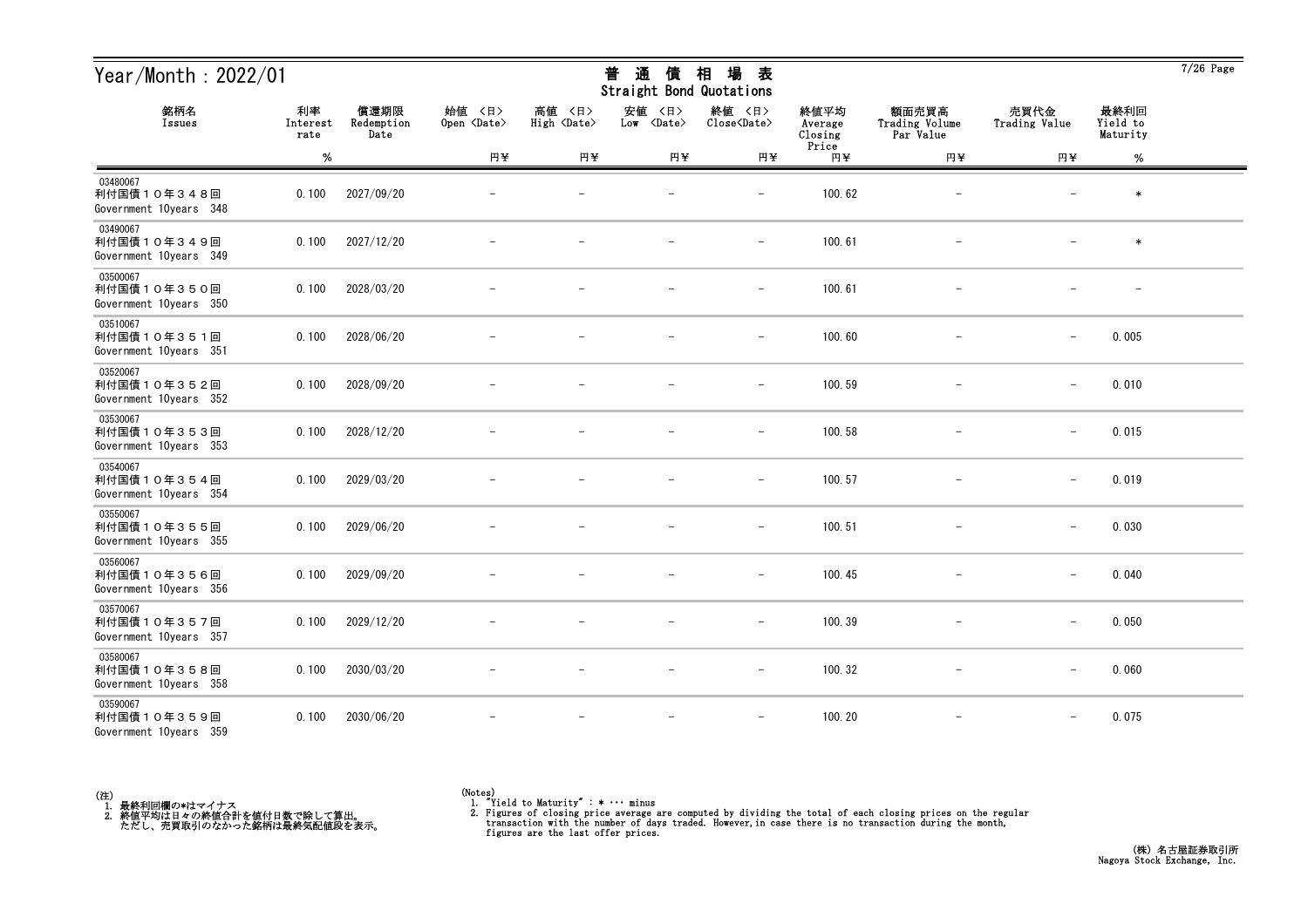| Year/Month: 2022/01<br>銘柄名<br>償還期限<br>利率          |                  |                    | 普<br>通<br>場<br>相<br>債<br>表<br>Straight Bond Quotations |                              |                             |                               |                            |                                      |                          | $8/26$ Page                  |  |
|---------------------------------------------------|------------------|--------------------|--------------------------------------------------------|------------------------------|-----------------------------|-------------------------------|----------------------------|--------------------------------------|--------------------------|------------------------------|--|
| Issues                                            | Interest<br>rate | Redemption<br>Date | 始值 〈日〉<br>Open <date></date>                           | 高値 〈日〉<br>High <date></date> | 安値 〈日〉<br>Low <date></date> | 終値 〈日〉<br>Close <date></date> | 終値平均<br>Average<br>Closing | 額面売買高<br>Trading Volume<br>Par Value | 売買代金<br>Trading Value    | 最終利回<br>Yield to<br>Maturity |  |
|                                                   | %                |                    | 円半                                                     | 円半                           | 円半                          | 円半                            | Price<br>円半                | 円半                                   | 円半                       | %                            |  |
| 03600067<br>利付国債10年360回<br>Government 10years 360 | 0.100            | 2030/09/20         |                                                        |                              |                             | $\overline{\phantom{m}}$      | 100.12                     |                                      | $\overline{\phantom{m}}$ | 0.085                        |  |
| 03610067<br>利付国債10年361回<br>Government 10years 361 | 0.100            | 2030/12/20         |                                                        |                              |                             | $\overline{\phantom{a}}$      | 100.00                     |                                      | $\overline{\phantom{m}}$ | 0.100                        |  |
| 03620067<br>利付国債10年362回<br>Government 10years 362 | 0.100            | 2031/03/20         |                                                        |                              |                             | $\overline{\phantom{a}}$      | 99.86                      |                                      | $\overline{\phantom{m}}$ | 0.115                        |  |
| 03630067<br>利付国債10年363回<br>Government 10years 363 | 0.100            | 2031/06/20         |                                                        |                              |                             | $\overline{\phantom{m}}$      | 99.67                      |                                      | $\overline{\phantom{m}}$ | 0.135                        |  |
| 03640067<br>利付国債10年364回<br>Government 10years 364 | 0.100            | 2031/09/20         |                                                        |                              |                             | $\overline{\phantom{m}}$      | 99.52                      |                                      | $\overline{\phantom{m}}$ | 0.150                        |  |
| 03650067<br>利付国債10年365回<br>Government 10years 365 | 0.100            | 2031/12/20         |                                                        |                              |                             |                               | 99.36                      |                                      |                          | 0.165                        |  |
| 利付国債20年 Government 20years                        |                  |                    |                                                        |                              |                             |                               |                            |                                      |                          |                              |  |
| 00550069<br>利付国債20年55回<br>Government 20years 55   | 2.000            | 2022/03/21         |                                                        |                              |                             | $\overline{\phantom{a}}$      | 100.29                     |                                      |                          | $\ast$                       |  |
| 00560069<br>利付国債20年56回<br>Government 20years 56   | 2.000            | 2022/06/20         |                                                        |                              |                             | $\overline{\phantom{m}}$      | 100.81                     |                                      |                          | $\ast$                       |  |
| 00570069<br>利付国債20年57回<br>Government 20years 57   | 1.900            | 2022/06/20         |                                                        |                              |                             | $\overline{\phantom{m}}$      | 100.77                     |                                      |                          | $\ast$                       |  |
| 00580069<br>利付国債20年58回<br>Government 20years 58   | 1.900            | 2022/09/20         |                                                        |                              |                             | $\qquad \qquad -$             | 101.27                     |                                      |                          | $\ast$                       |  |
| 00590069<br>利付国債20年59回<br>Government 20years 59   | 1.700            | 2022/12/20         |                                                        |                              |                             | $\overline{\phantom{m}}$      | 101.59                     |                                      |                          | $\ast$                       |  |
| 00600069<br>利付国債20年60回<br>Government 20years 60   | 1.400            | 2022/12/20         |                                                        |                              |                             | $\overline{\phantom{m}}$      | 101.32                     |                                      | $\overline{\phantom{m}}$ | $\ast$                       |  |



<sup>(</sup>Notes) 1. "Yield to Maturity" : \* ・・・ minus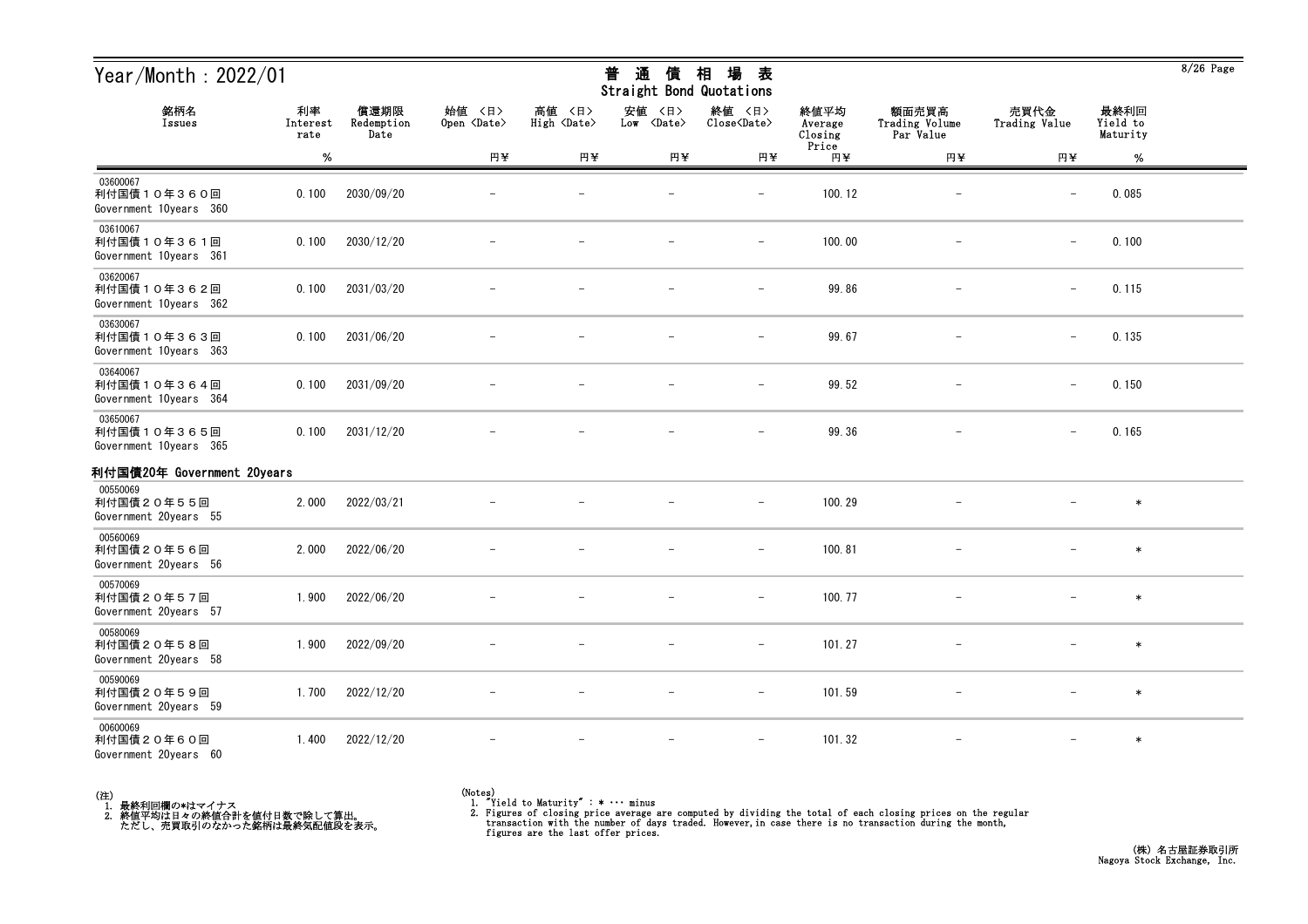| Year/Month: 2022/01                             |                        |                            | 通<br>場<br>普<br>相<br>表<br>債<br>Straight Bond Quotations |                              |                                |                               |                            |                                      |                          |                              | $9/26$ Page |
|-------------------------------------------------|------------------------|----------------------------|--------------------------------------------------------|------------------------------|--------------------------------|-------------------------------|----------------------------|--------------------------------------|--------------------------|------------------------------|-------------|
| 銘柄名<br>Issues                                   | 利率<br>Interest<br>rate | 償還期限<br>Redemption<br>Date | 始值 〈日〉<br>Open <date></date>                           | 高値 〈日〉<br>High <date></date> | 安値<br>〈日〉<br>Low <date></date> | 終値 〈日〉<br>Close <date></date> | 終値平均<br>Average<br>Closing | 額面売買高<br>Trading Volume<br>Par Value | 売買代金<br>Trading Value    | 最終利回<br>Yield to<br>Maturity |             |
|                                                 | $\%$                   |                            | 円半                                                     | 円半                           | 円半                             | 円半                            | Price<br>円半                | 円半                                   | 円半                       | $\%$                         |             |
| 00610069<br>利付国債20年61回<br>Government 20years 61 | 1.000                  | 2023/03/20                 |                                                        |                              |                                | $\overline{\phantom{m}}$      | 101.22                     |                                      |                          | $\ast$                       |             |
| 00620069<br>利付国債20年62回<br>Government 20years 62 | 0.800                  | 2023/06/20                 |                                                        |                              |                                | $\overline{\phantom{a}}$      | 101.20                     |                                      |                          | $\ast$                       |             |
| 00630069<br>利付国債20年63回<br>Government 20years 63 | 1.800                  | 2023/06/20                 |                                                        |                              |                                | $\overline{\phantom{m}}$      | 102.59                     |                                      |                          | $\ast$                       |             |
| 00640069<br>利付国債20年64回<br>Government 20years 64 | 1.900                  | 2023/09/20                 |                                                        |                              |                                | $\overline{\phantom{m}}$      | 103.23                     |                                      |                          | $\ast$                       |             |
| 00650069<br>利付国債20年65回<br>Government 20years 65 | 1.900                  | 2023/12/20                 |                                                        |                              |                                | $\overline{\phantom{a}}$      | 103.71                     |                                      |                          | $\ast$                       |             |
| 00660069<br>利付国債20年66回<br>Government 20years 66 | 1.800                  | 2023/12/20                 |                                                        |                              |                                | $\overline{\phantom{a}}$      | 103.52                     |                                      |                          | $\ast$                       |             |
| 00670069<br>利付国債20年67回<br>Government 20years 67 | 1.900                  | 2024/03/20                 |                                                        |                              |                                |                               | 104.18                     |                                      |                          | $\ast$                       |             |
| 00680069<br>利付国債20年68回<br>Government 20years 68 | 2.200                  | 2024/03/20                 |                                                        |                              |                                | $\qquad \qquad -$             | 104.82                     |                                      |                          | $\ast$                       |             |
| 00690069<br>利付国債20年69回<br>Government 20years 69 | 2.100                  | 2024/03/20                 |                                                        |                              |                                | $\qquad \qquad -$             | 104.61                     |                                      |                          | $\ast$                       |             |
| 00700069<br>利付国債20年70回<br>Government 20years 70 | 2.400                  | 2024/06/20                 |                                                        |                              | $\overline{\phantom{m}}$       | $\overline{\phantom{m}}$      | 105.86                     | $\overline{\phantom{m}}$             | $\overline{\phantom{0}}$ | $\ast$                       |             |
| 00710069<br>利付国債20年71回<br>Government 20years 71 | 2.200                  | 2024/06/20                 |                                                        |                              |                                | $\overline{\phantom{a}}$      | 105.38                     | $\qquad \qquad -$                    |                          | $\ast$                       |             |
| 00720069<br>利付国債20年72回<br>Government 20years 72 | 2.100                  | 2024/09/20                 |                                                        |                              | $\overline{\phantom{m}}$       | $\overline{\phantom{m}}$      | 105.68                     | $\overline{\phantom{m}}$             | $\overline{\phantom{0}}$ | $\ast$                       |             |

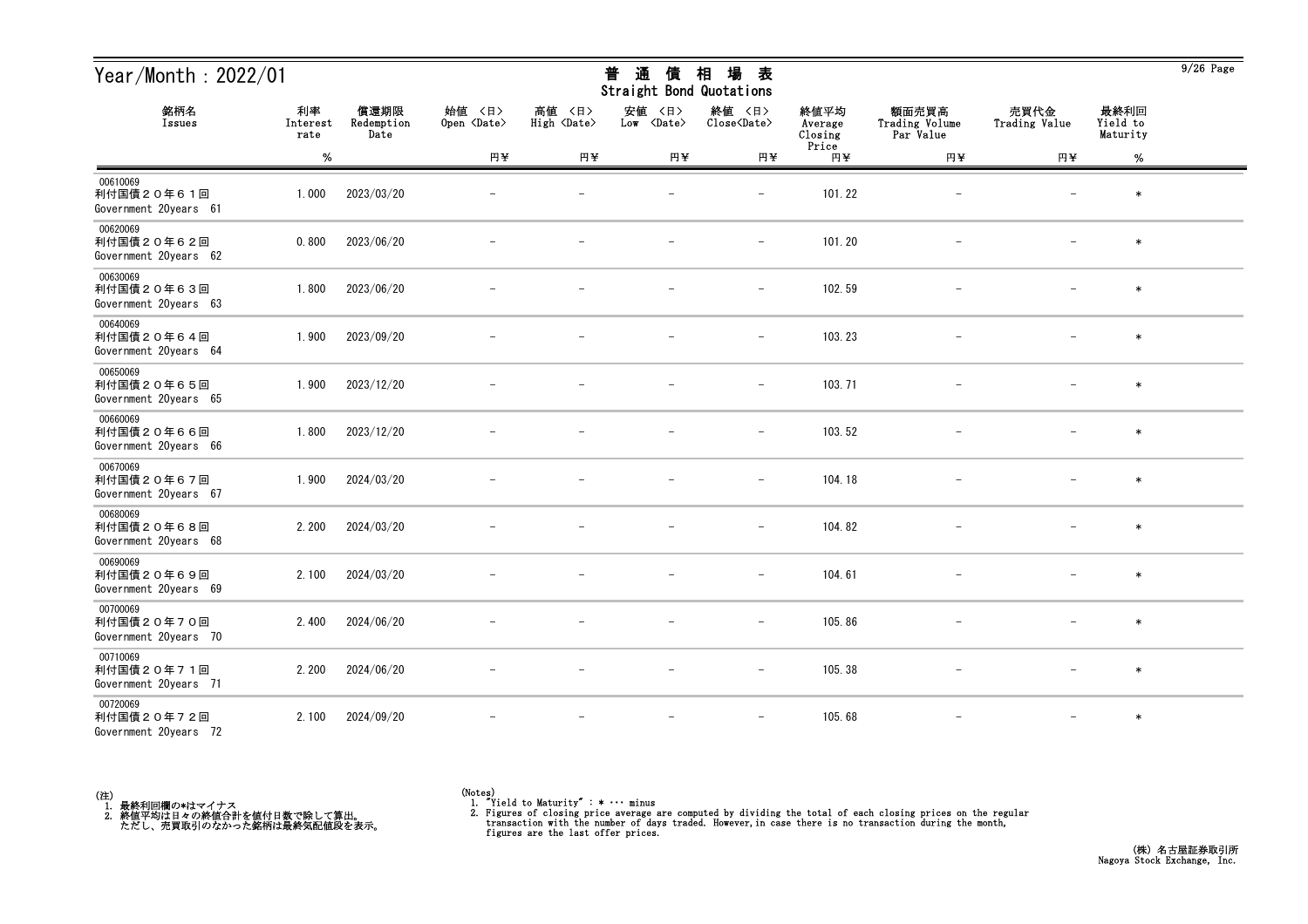| Year/Month: 2022/01                             |                        |                            |                              |                              | 普<br>通<br>債<br>Straight Bond Quotations | 場<br>相<br>表                   |                            |                                      |                          |                              | $10/26$ Page |
|-------------------------------------------------|------------------------|----------------------------|------------------------------|------------------------------|-----------------------------------------|-------------------------------|----------------------------|--------------------------------------|--------------------------|------------------------------|--------------|
| 銘柄名<br>Issues                                   | 利率<br>Interest<br>rate | 償還期限<br>Redemption<br>Date | 始値 〈日〉<br>Open <date></date> | 高値 〈日〉<br>High <date></date> | 安値<br>〈日〉<br>Low <date></date>          | 終値 〈日〉<br>Close <date></date> | 終値平均<br>Average<br>Closing | 額面売買高<br>Trading Volume<br>Par Value | 売買代金<br>Trading Value    | 最終利回<br>Yield to<br>Maturity |              |
|                                                 | $\%$                   |                            | 円半                           | 円半                           | 円半                                      | 円半                            | Price<br>円半                | 円半                                   | 円半                       | $\%$                         |              |
| 00730069<br>利付国債20年73回<br>Government 20years 73 | 2.000                  | 2024/12/20                 |                              |                              |                                         |                               | 105.93                     |                                      |                          | $\ast$                       |              |
| 00740069<br>利付国債20年74回<br>Government 20years 74 | 2.100                  | 2024/12/20                 |                              |                              |                                         | $\qquad \qquad -$             | 106.22                     | $\overline{\phantom{m}}$             |                          | $\ast$                       |              |
| 00750069<br>利付国債20年75回<br>Government 20years 75 | 2.100                  | 2025/03/20                 |                              |                              |                                         | $\overline{\phantom{m}}$      | 106.76                     |                                      |                          | $\ast$                       |              |
| 00760069<br>利付国債20年76回<br>Government 20years 76 | 1.900                  | 2025/03/20                 |                              |                              |                                         | $\qquad \qquad -$             | 106.13                     |                                      |                          | $\ast$                       |              |
| 00770069<br>利付国債20年77回<br>Government 20years 77 | 2.000                  | 2025/03/20                 |                              |                              |                                         | $\overline{\phantom{m}}$      | 106.44                     |                                      |                          | $\ast$                       |              |
| 00780069<br>利付国債20年78回<br>Government 20years 78 | 1.900                  | 2025/06/20                 |                              |                              |                                         | $\overline{\phantom{m}}$      | 106.62                     |                                      |                          | $\ast$                       |              |
| 00790069<br>利付国債20年79回<br>Government 20years 79 | 2.000                  | 2025/06/20                 |                              |                              |                                         | $\overline{\phantom{a}}$      | 106.96                     |                                      |                          | $\ast$                       |              |
| 00800069<br>利付国債20年80回<br>Government 20years 80 | 2.100                  | 2025/06/20                 |                              |                              |                                         | $\overline{\phantom{a}}$      | 107.30                     |                                      |                          | $\ast$                       |              |
| 00810069<br>利付国債20年81回<br>Government 20years 81 | 2.000                  | 2025/09/20                 |                              |                              |                                         |                               | 107.46                     |                                      |                          | $\ast$                       |              |
| 00820069<br>利付国債20年82回<br>Government 20years 82 | 2.100                  | 2025/09/20                 |                              |                              |                                         | $\overline{\phantom{m}}$      | 107.82                     |                                      | $\overline{\phantom{m}}$ | $\ast$                       |              |
| 00830069<br>利付国債20年83回<br>Government 20years 83 | 2.100                  | 2025/12/20                 | $\overline{\phantom{m}}$     |                              | $\overline{\phantom{m}}$                | $-$                           | 108.34                     | $\overline{\phantom{m}}$             | $-$                      | $\ast$                       |              |
| 00840069<br>利付国債20年84回<br>Government 20years 84 | 2.000                  | 2025/12/20                 |                              |                              | $\overline{\phantom{m}}$                | $\overline{\phantom{m}}$      | 107.95                     | $\overline{\phantom{m}}$             | $\overline{\phantom{m}}$ | $\ast$                       |              |



<sup>(</sup>Notes) 1. "Yield to Maturity" : \* ・・・ minus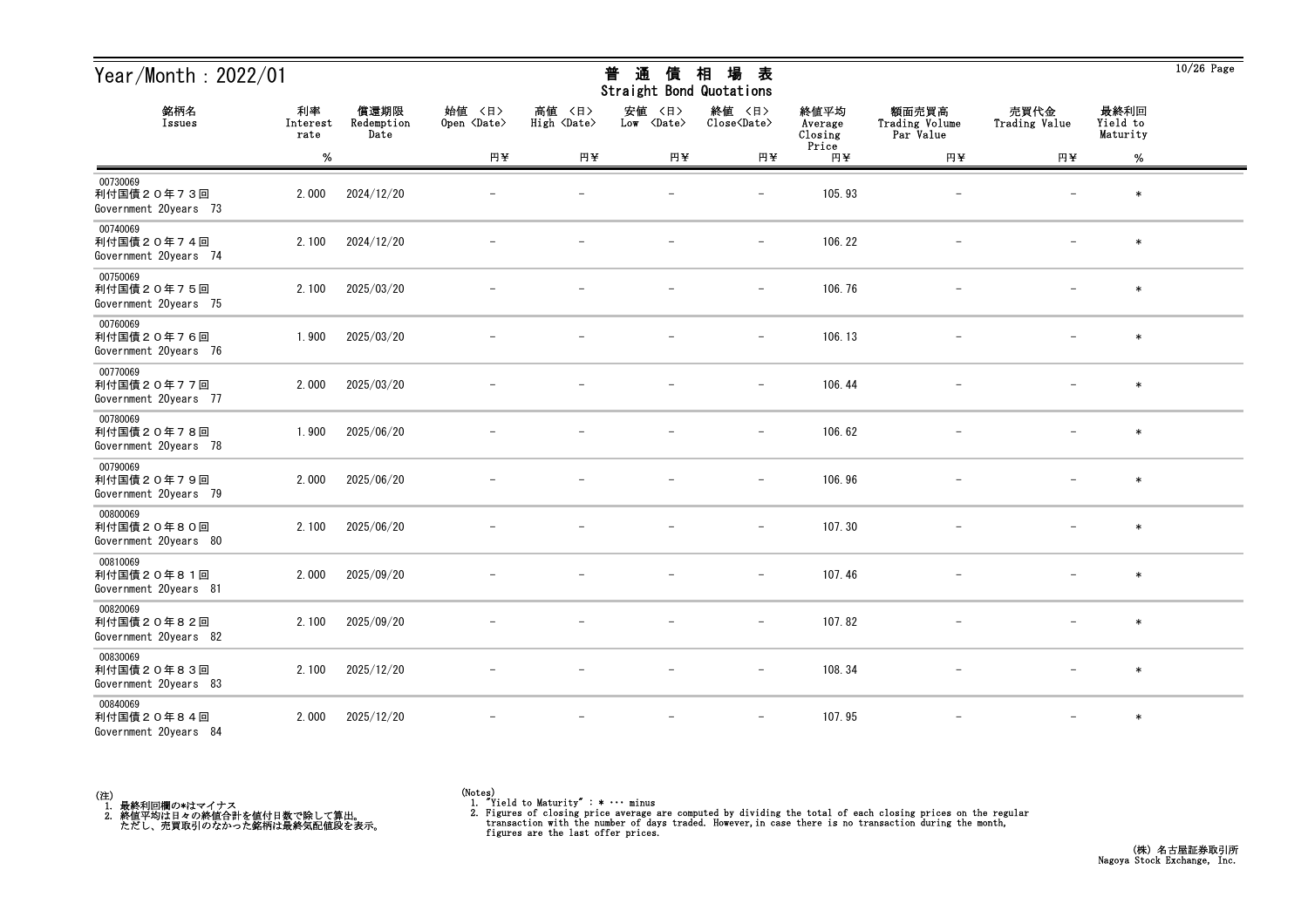| Year/Month: $2022/01$<br>銘柄名<br>利率<br>償還期限      |                  |                    | 場<br>通<br>相<br>普<br>債<br>表<br>Straight Bond Quotations |                                 |                                |                               |                            |                                      |                          | $11/26$ Page                 |  |
|-------------------------------------------------|------------------|--------------------|--------------------------------------------------------|---------------------------------|--------------------------------|-------------------------------|----------------------------|--------------------------------------|--------------------------|------------------------------|--|
| Issues                                          | Interest<br>rate | Redemption<br>Date | 始値 〈日〉<br>Open <date></date>                           | 高値<br>〈日〉<br>High <date></date> | 安値<br>〈日〉<br>Low <date></date> | 終値 〈日〉<br>Close <date></date> | 終値平均<br>Average<br>Closing | 額面売買高<br>Trading Volume<br>Par Value | 売買代金<br>Trading Value    | 最終利回<br>Yield to<br>Maturity |  |
|                                                 | $\%$             |                    | 円半                                                     | 円半                              | 円半                             | 円半                            | Price<br>円半                | 円半                                   | 円半                       | %                            |  |
| 00850069<br>利付国債20年85回<br>Government 20years 85 | 2.100            | 2026/03/20         |                                                        |                                 |                                | $\overline{\phantom{0}}$      | 108.86                     |                                      |                          | $\ast$                       |  |
| 00860069<br>利付国債20年86回<br>Government 20years 86 | 2.300            | 2026/03/20         |                                                        |                                 |                                | $\qquad \qquad -$             | 109.68                     |                                      |                          | $\ast$                       |  |
| 00870069<br>利付国債20年87回<br>Government 20years 87 | 2.200            | 2026/03/20         |                                                        |                                 |                                | $\overline{\phantom{m}}$      | 109.27                     |                                      |                          | $\ast$                       |  |
| 00880069<br>利付国債20年88回<br>Government 20years 88 | 2.300            | 2026/06/20         |                                                        |                                 |                                | $\overline{\phantom{m}}$      | 110.25                     |                                      |                          | $\ast$                       |  |
| 00890069<br>利付国債20年89回<br>Government 20years 89 | 2.200            | 2026/06/20         |                                                        |                                 |                                | $\qquad \qquad -$             | 109.81                     |                                      |                          | $\ast$                       |  |
| 00900069<br>利付国債20年90回<br>Government 20years 90 | 2.200            | 2026/09/20         |                                                        |                                 |                                | $\overline{\phantom{m}}$      | 110.34                     |                                      |                          | $\ast$                       |  |
| 00910069<br>利付国債20年91回<br>Government 20years 91 | 2.300            | 2026/09/20         |                                                        |                                 |                                | $\overline{\phantom{a}}$      | 110.80                     |                                      |                          | $\ast$                       |  |
| 00920069<br>利付国債20年92回<br>Government 20years 92 | 2.100            | 2026/12/20         |                                                        |                                 |                                |                               | 110.38                     |                                      |                          | $\ast$                       |  |
| 00930069<br>利付国債20年93回<br>Government 20years 93 | 2.000            | 2027/03/20         |                                                        |                                 |                                | $\overline{\phantom{0}}$      | 110.36                     |                                      |                          | $\ast$                       |  |
| 00940069<br>利付国債20年94回<br>Government 20years 94 | 2.100            | 2027/03/20         |                                                        |                                 |                                | $\overline{\phantom{m}}$      | 110.87                     |                                      | $\overline{\phantom{m}}$ | $\ast$                       |  |
| 00950069<br>利付国債20年95回<br>Government 20years 95 | 2.300            | 2027/06/20         |                                                        |                                 | $\overline{\phantom{m}}$       | $ \,$                         | 112.49                     | $\overline{\phantom{0}}$             | $-$                      | $\ast$                       |  |
| 00960069<br>利付国債20年96回<br>Government 20years 96 | 2.100            | 2027/06/20         |                                                        |                                 |                                | $\qquad \qquad -$             | 111.41                     | $\qquad \qquad -$                    | $\overline{\phantom{0}}$ | $\ast$                       |  |



<sup>(</sup>Notes) 1. "Yield to Maturity" : \* ・・・ minus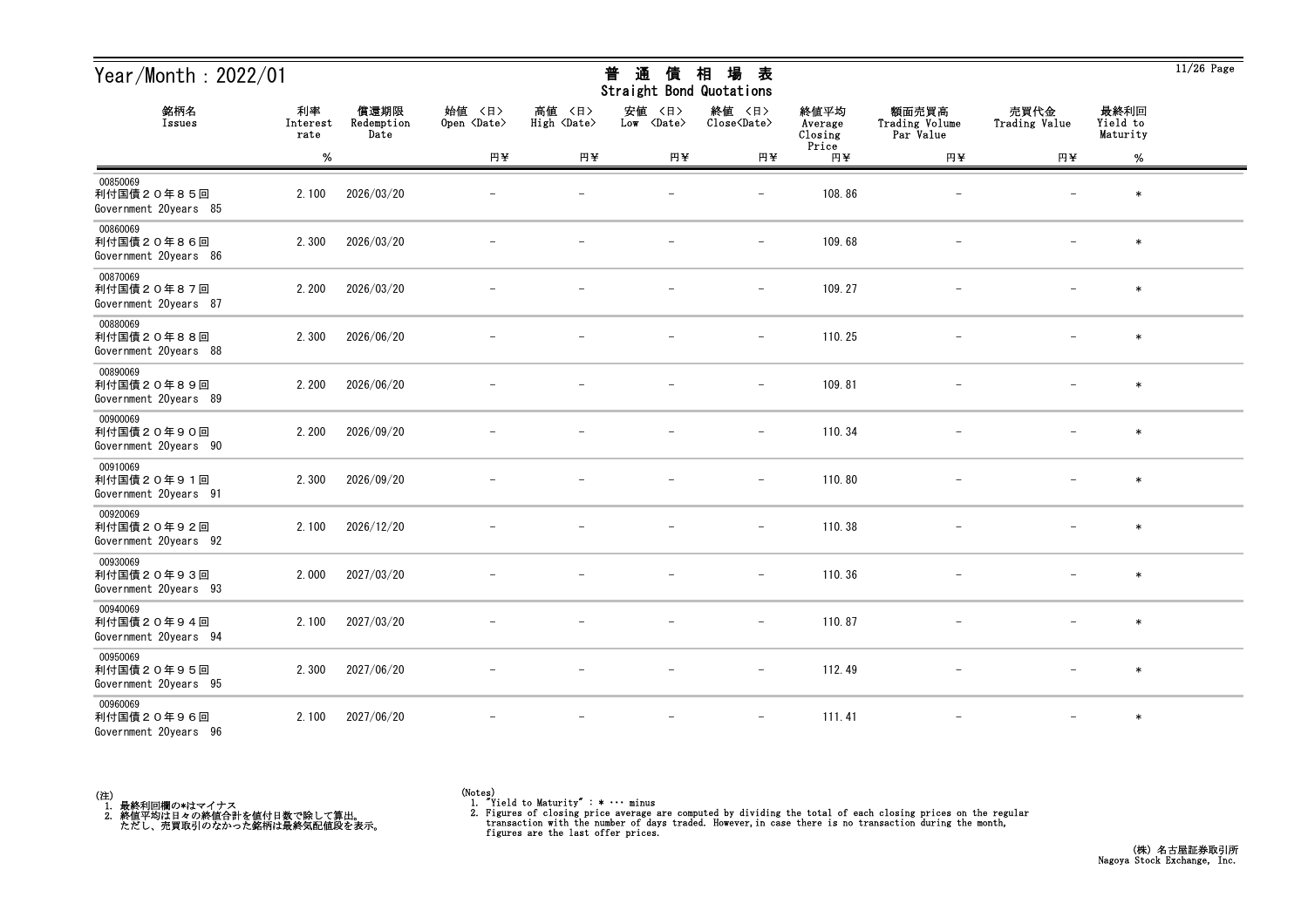| Year/Month: 2022/01                               |                        |                            |                              |                              | 通<br>普<br>債<br>Straight Bond Quotations | 場<br>相<br>表                   |                            |                                      |                          |                              | $12/26$ Page |
|---------------------------------------------------|------------------------|----------------------------|------------------------------|------------------------------|-----------------------------------------|-------------------------------|----------------------------|--------------------------------------|--------------------------|------------------------------|--------------|
| 銘柄名<br>Issues                                     | 利率<br>Interest<br>rate | 償還期限<br>Redemption<br>Date | 始値 〈日〉<br>Open <date></date> | 高値 〈日〉<br>High <date></date> | 安値<br>〈日〉<br>Low <date></date>          | 終値 〈日〉<br>Close <date></date> | 終値平均<br>Average<br>Closing | 額面売買高<br>Trading Volume<br>Par Value | 売買代金<br>Trading Value    | 最終利回<br>Yield to<br>Maturity |              |
|                                                   | $\%$                   |                            | 円半                           | 円半                           | 円半                                      | 円半                            | Price<br>円半                | 円半                                   | 円半                       | $\%$                         |              |
| 00970069<br>利付国債20年97回<br>Government 20years 97   | 2.200                  | 2027/09/20                 |                              |                              |                                         |                               | 112.47                     |                                      |                          | $\ast$                       |              |
| 00980069<br>利付国債20年98回<br>Government 20years 98   | 2.100                  | 2027/09/20                 |                              |                              |                                         | $\qquad \qquad -$             | 111.91                     | $\overline{\phantom{a}}$             |                          | $\ast$                       |              |
| 00990069<br>利付国債20年99回<br>Government 20years 99   | 2.100                  | 2027/12/20                 |                              |                              |                                         | $\overline{\phantom{m}}$      | 112.40                     |                                      |                          | $\ast$                       |              |
| 01000069<br>利付国債20年100回<br>Government 20years 100 | 2.200                  | 2028/03/20                 |                              |                              |                                         | $\qquad \qquad -$             | 113.50                     |                                      |                          | $\ast$                       |              |
| 01010069<br>利付国債20年101回<br>Government 20years 101 | 2.400                  | 2028/03/20                 |                              |                              |                                         | $\overline{\phantom{m}}$      | 114.73                     |                                      |                          | $\ast$                       |              |
| 01020069<br>利付国債20年102回<br>Government 20years 102 | 2.400                  | 2028/06/20                 |                              |                              |                                         | $\overline{\phantom{m}}$      | 115.30                     | $\overline{\phantom{m}}$             | $\overline{\phantom{m}}$ | 0.001                        |              |
| 01030069<br>利付国債20年103回<br>Government 20years 103 | 2.300                  | 2028/06/20                 |                              |                              |                                         | $\overline{\phantom{a}}$      | 114.66                     |                                      | $\qquad \qquad -$        | 0.002                        |              |
| 01040069<br>利付国債20年104回<br>Government 20years 104 | 2.100                  | 2028/06/20                 |                              |                              |                                         | $\overline{\phantom{a}}$      | 113.38                     |                                      | $\qquad \qquad -$        | 0.002                        |              |
| 01050069<br>利付国債20年105回<br>Government 20years 105 | 2.100                  | 2028/09/20                 |                              |                              |                                         |                               | 113.87                     |                                      | $\overline{\phantom{m}}$ | 0.007                        |              |
| 01060069<br>利付国債20年106回<br>Government 20years 106 | 2.200                  | 2028/09/20                 |                              |                              |                                         | $\overline{\phantom{a}}$      | 114.54                     |                                      | $\overline{\phantom{m}}$ | 0.006                        |              |
| 01070069<br>利付国債20年107回<br>Government 20years 107 | 2.100                  | 2028/12/20                 | $\overline{\phantom{m}}$     |                              | $\overline{\phantom{m}}$                | $ \,$                         | 114.35                     | $-$                                  | $-$                      | 0.013                        |              |
| 01080069<br>利付国債20年108回<br>Government 20years 108 | 1.900                  | 2028/12/20                 |                              |                              | $\overline{\phantom{a}}$                | $\overline{\phantom{m}}$      | 112.98                     | $\overline{\phantom{m}}$             | $\qquad \qquad -$        | 0.012                        |              |



<sup>(</sup>Notes) 1. "Yield to Maturity" : \* ・・・ minus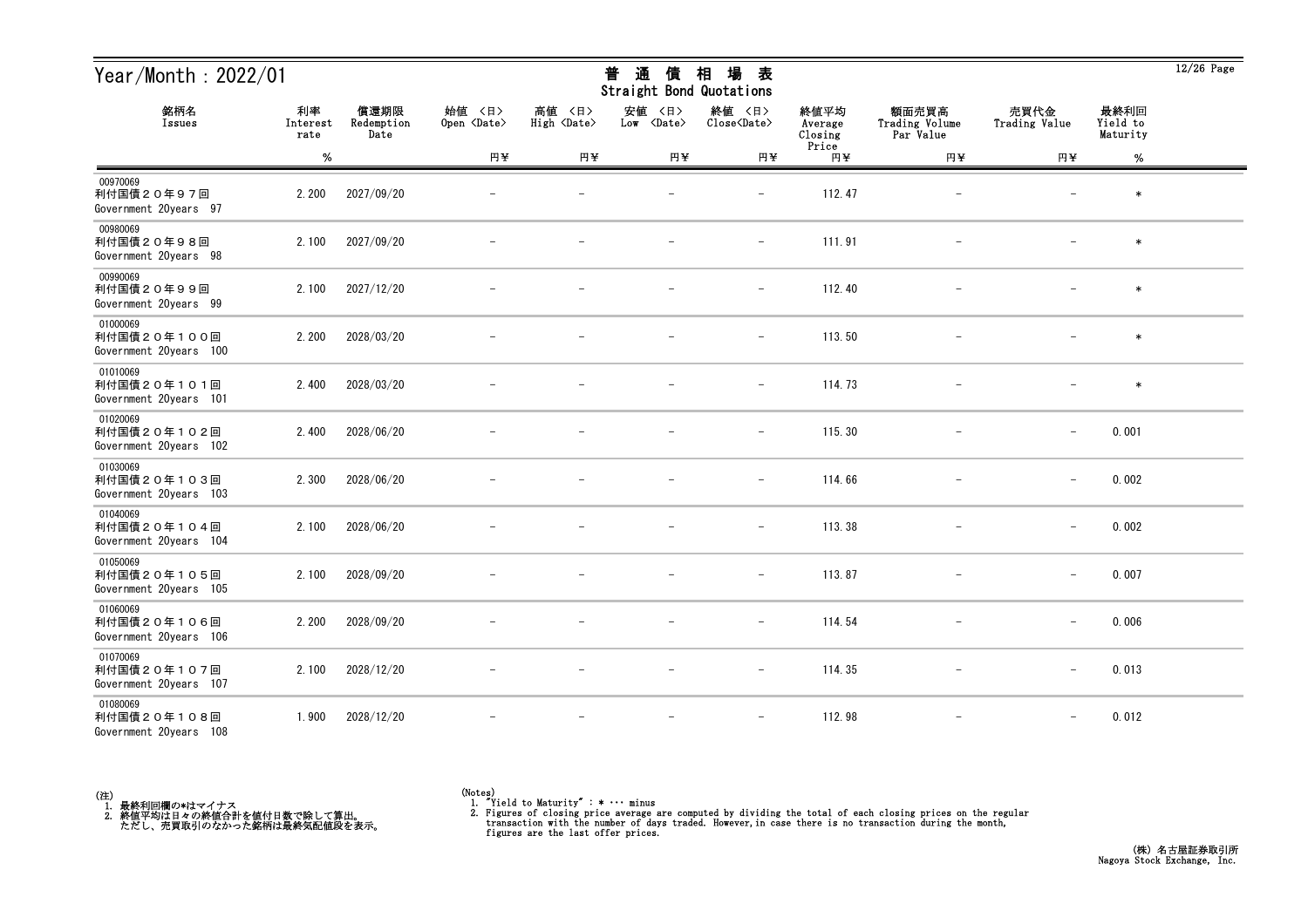| Year/Month: 2022/01                               |                        |                            |                              |                              | 通<br>普<br>債<br>Straight Bond Quotations | 場<br>相<br>表                   |                            |                                      |                          |                              | $13/26$ Page |
|---------------------------------------------------|------------------------|----------------------------|------------------------------|------------------------------|-----------------------------------------|-------------------------------|----------------------------|--------------------------------------|--------------------------|------------------------------|--------------|
| 銘柄名<br>Issues                                     | 利率<br>Interest<br>rate | 償還期限<br>Redemption<br>Date | 始值 〈日〉<br>Open <date></date> | 高値 〈日〉<br>High <date></date> | 安値<br>〈日〉<br>Low <date></date>          | 終値 〈日〉<br>Close <date></date> | 終値平均<br>Average<br>Closing | 額面売買高<br>Trading Volume<br>Par Value | 売買代金<br>Trading Value    | 最終利回<br>Yield to<br>Maturity |              |
|                                                   | $\%$                   |                            | 円半                           | 円半                           | 円半                                      | 円半                            | Price<br>円半                | 円半                                   | 円半                       | %                            |              |
| 01090069<br>利付国債20年109回<br>Government 20years 109 | 1.900                  | 2029/03/20                 |                              |                              |                                         |                               | 113.40                     |                                      |                          | 0.017                        |              |
| 01100069<br>利付国債20年110回<br>Government 20years 110 | 2.100                  | 2029/03/20                 |                              |                              |                                         | $\qquad \qquad -$             | 114.82                     | $\overline{\phantom{m}}$             | $\overline{\phantom{0}}$ | 0.018                        |              |
| 01110069<br>利付国債20年111回<br>Government 20years 111 | 2.200                  | 2029/06/20                 |                              |                              |                                         | $\overline{\phantom{m}}$      | 116.00                     |                                      | $\overline{\phantom{m}}$ | 0.027                        |              |
| 01120069<br>利付国債20年112回<br>Government 20years 112 | 2.100                  | 2029/06/20                 |                              |                              |                                         | $\overline{\phantom{m}}$      | 115.26                     |                                      | $\qquad \qquad -$        | 0.028                        |              |
| 01130069<br>利付国債20年113回<br>Government 20years 113 | 2.100                  | 2029/09/20                 |                              |                              |                                         | $\overline{\phantom{m}}$      | 115.70                     |                                      | $\overline{\phantom{m}}$ | 0.037                        |              |
| 01140069<br>利付国債20年114回<br>Government 20years 114 | 2.100                  | 2029/12/20                 |                              |                              |                                         | $\overline{\phantom{m}}$      | 116.11                     | $\overline{\phantom{m}}$             | $\qquad \qquad -$        | 0.048                        |              |
| 01150069<br>利付国債20年115回<br>Government 20years 115 | 2.200                  | 2029/12/20                 |                              |                              |                                         | $\overline{\phantom{a}}$      | 116.90                     |                                      | $\qquad \qquad -$        | 0.047                        |              |
| 01160069<br>利付国債20年116回<br>Government 20years 116 | 2.200                  | 2030/03/20                 |                              |                              |                                         | $\overline{\phantom{a}}$      | 117.38                     |                                      | $\qquad \qquad -$        | 0.052                        |              |
| 01170069<br>利付国債20年117回<br>Government 20years 117 | 2.100                  | 2030/03/20                 |                              |                              |                                         | $\overline{\phantom{0}}$      | 116.57                     |                                      | $\overline{\phantom{m}}$ | 0.052                        |              |
| 01180069<br>利付国債20年118回<br>Government 20years 118 | 2.000                  | 2030/06/20                 |                              |                              |                                         | $\overline{\phantom{a}}$      | 116.10                     |                                      | $\overline{\phantom{m}}$ | 0.067                        |              |
| 01190069<br>利付国債20年119回<br>Government 20years 119 | 1.800                  | 2030/06/20                 | $\overline{\phantom{m}}$     | $\overline{\phantom{m}}$     | $\overline{\phantom{m}}$                | $ \,$                         | 114.43                     | $-$                                  | $\qquad \qquad -$        | 0.068                        |              |
| 01200069<br>利付国債20年120回<br>Government 20years 120 | 1.600                  | 2030/06/20                 |                              | $\overline{\phantom{m}}$     | $\overline{\phantom{m}}$                | $-$                           | 112.76                     | $\overline{\phantom{m}}$             | $\qquad \qquad -$        | 0.068                        |              |



<sup>(</sup>Notes) 1. "Yield to Maturity" : \* ・・・ minus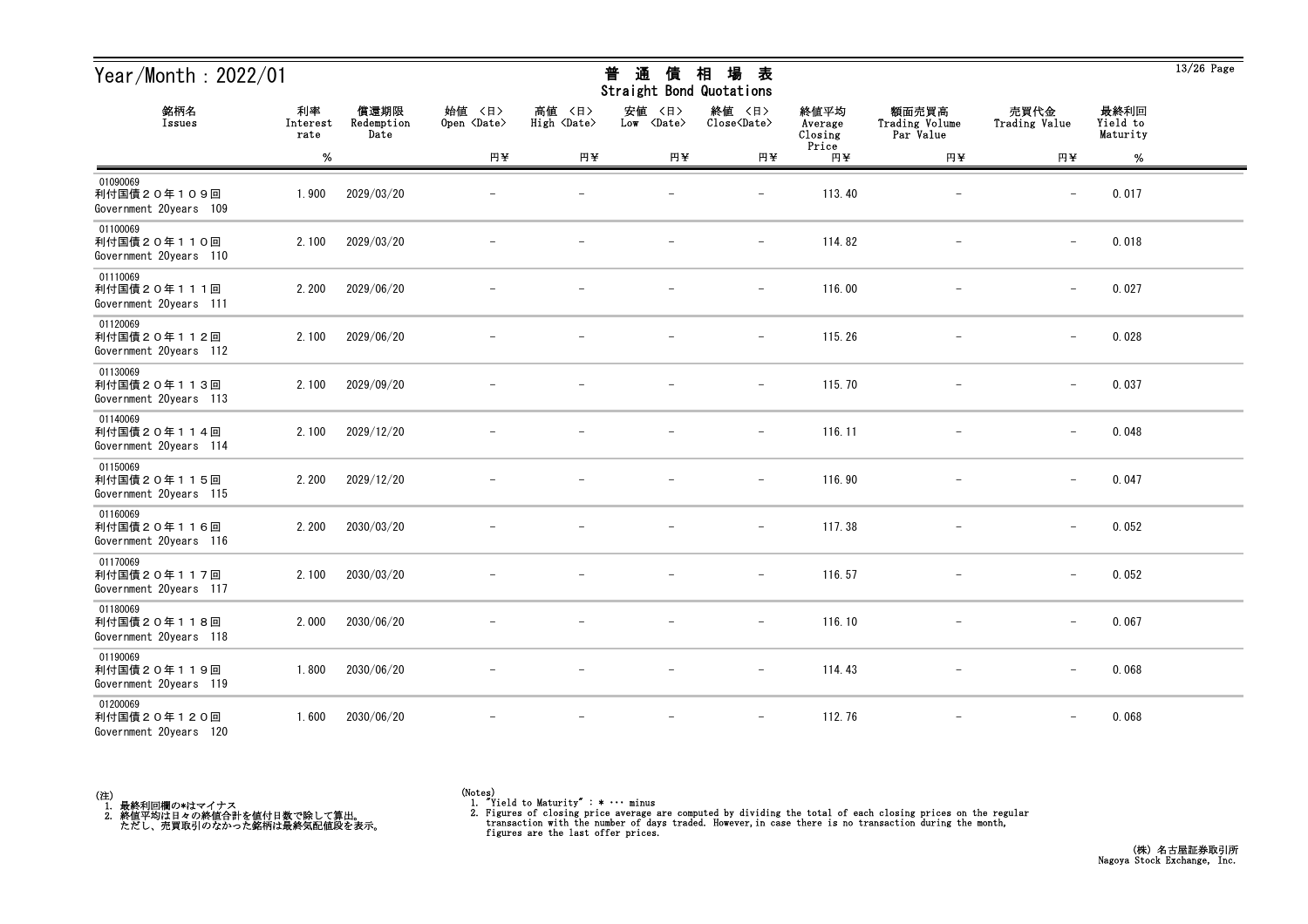| Year/Month: 2022/01                               |                        |                            |                              |                              | 通<br>普<br>債<br>Straight Bond Quotations | 場<br>相<br>表                   |                            |                                      |                          |                              | $14/26$ Page |
|---------------------------------------------------|------------------------|----------------------------|------------------------------|------------------------------|-----------------------------------------|-------------------------------|----------------------------|--------------------------------------|--------------------------|------------------------------|--------------|
| 銘柄名<br>Issues                                     | 利率<br>Interest<br>rate | 償還期限<br>Redemption<br>Date | 始值 〈日〉<br>Open <date></date> | 高値 〈日〉<br>High <date></date> | 安値<br>〈日〉<br>Low <date></date>          | 終値 〈日〉<br>Close <date></date> | 終値平均<br>Average<br>Closing | 額面売買高<br>Trading Volume<br>Par Value | 売買代金<br>Trading Value    | 最終利回<br>Yield to<br>Maturity |              |
|                                                   | $\%$                   |                            | 円半                           | 円半                           | 円半                                      | 円半                            | Price<br>円半                | 円半                                   | 円半                       | %                            |              |
| 01210069<br>利付国債20年121回<br>Government 20years 121 | 1.900                  | 2030/09/20                 |                              |                              |                                         |                               | 115.61                     |                                      |                          | 0.079                        |              |
| 01220069<br>利付国債20年122回<br>Government 20years 122 | 1.800                  | 2030/09/20                 |                              |                              |                                         | $\qquad \qquad -$             | 114.75                     | $\overline{\phantom{a}}$             | $\overline{\phantom{0}}$ | 0.079                        |              |
| 01230069<br>利付国債20年123回<br>Government 20years 123 | 2.100                  | 2030/12/20                 |                              |                              |                                         | $\overline{\phantom{m}}$      | 117.68                     |                                      | $\overline{\phantom{m}}$ | 0.093                        |              |
| 01240069<br>利付国債20年124回<br>Government 20years 124 | 2.000                  | 2030/12/20                 |                              |                              |                                         | $\overline{\phantom{m}}$      | 116.79                     |                                      | $\qquad \qquad -$        | 0.093                        |              |
| 01250069<br>利付国債20年125回<br>Government 20years 125 | 2.200                  | 2031/03/20                 |                              |                              |                                         | $\overline{\phantom{m}}$      | 118.91                     |                                      | $\overline{\phantom{m}}$ | 0.108                        |              |
| 01260069<br>利付国債20年126回<br>Government 20years 126 | 2.000                  | 2031/03/20                 |                              |                              |                                         | $\overline{\phantom{m}}$      | 117.10                     | $\overline{\phantom{m}}$             | $\qquad \qquad -$        | 0.108                        |              |
| 01270069<br>利付国債20年127回<br>Government 20years 127 | 1.900                  | 2031/03/20                 |                              |                              |                                         | $\overline{\phantom{m}}$      | 116.19                     |                                      | $\qquad \qquad -$        | 0.108                        |              |
| 01280069<br>利付国債20年128回<br>Government 20years 128 | 1.900                  | 2031/06/20                 |                              |                              |                                         | $\overline{\phantom{a}}$      | 116.46                     |                                      | $\qquad \qquad -$        | 0.124                        |              |
| 01290069<br>利付国債20年129回<br>Government 20years 129 | 1.800                  | 2031/06/20                 |                              |                              |                                         | $\overline{\phantom{0}}$      | 115.53                     |                                      | $\overline{\phantom{m}}$ | 0.125                        |              |
| 01300069<br>利付国債20年130回<br>Government 20years 130 | 1.800                  | 2031/09/20                 |                              |                              | $\overline{\phantom{m}}$                | $\overline{\phantom{a}}$      | 115.79                     |                                      | $\overline{\phantom{0}}$ | 0.138                        |              |
| 01310069<br>利付国債20年131回<br>Government 20years 131 | 1.700                  | 2031/09/20                 | $\overline{\phantom{m}}$     |                              | $\overline{\phantom{m}}$                | $ \,$                         | 114.84                     | $\overline{\phantom{m}}$             | $-$                      | 0.138                        |              |
| 01320069<br>利付国債20年132回<br>Government 20years 132 | 1.700                  | 2031/12/20                 |                              |                              | $\overline{\phantom{m}}$                | $\overline{\phantom{m}}$      | 115.05                     | $\overline{\phantom{m}}$             | $\overline{\phantom{0}}$ | 0.153                        |              |



 $\overline{14/26}$  Page

<sup>(</sup>Notes) 1. "Yield to Maturity" : \* ・・・ minus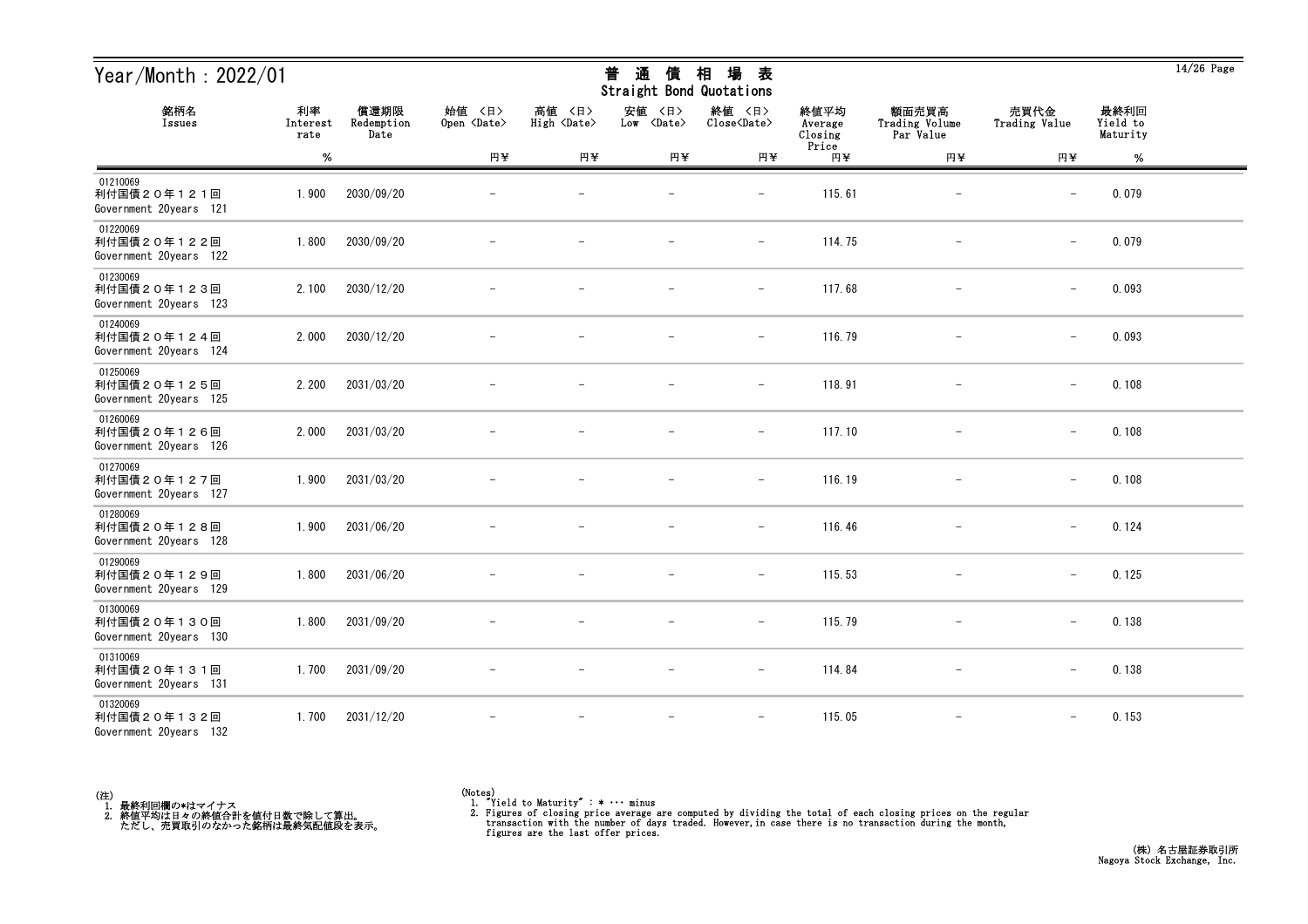| Year/Month: 2022/01                               |                        |                            |                              |                              | 通<br>普<br>債<br>Straight Bond Quotations | 場<br>相<br>表                   |                            |                                      |                          |                              | $15/26$ Page |
|---------------------------------------------------|------------------------|----------------------------|------------------------------|------------------------------|-----------------------------------------|-------------------------------|----------------------------|--------------------------------------|--------------------------|------------------------------|--------------|
| 銘柄名<br>Issues                                     | 利率<br>Interest<br>rate | 償還期限<br>Redemption<br>Date | 始値 〈日〉<br>Open <date></date> | 高値 〈日〉<br>High <date></date> | 安値<br>〈日〉<br>Low <date></date>          | 終値 〈日〉<br>Close <date></date> | 終値平均<br>Average<br>Closing | 額面売買高<br>Trading Volume<br>Par Value | 売買代金<br>Trading Value    | 最終利回<br>Yield to<br>Maturity |              |
|                                                   | $\%$                   |                            | 円半                           | 円半                           | 円半                                      | 円半                            | Price<br>円半                | 円半                                   | 円半                       | %                            |              |
| 01330069<br>利付国債20年133回<br>Government 20years 133 | 1.800                  | 2031/12/20                 |                              |                              |                                         |                               | 116.02                     |                                      |                          | 0.154                        |              |
| 01340069<br>利付国債20年134回<br>Government 20years 134 | 1.800                  | 2032/03/20                 |                              |                              |                                         | $\qquad \qquad -$             | 116.24                     | $\overline{\phantom{m}}$             | $\overline{\phantom{0}}$ | 0.169                        |              |
| 01350069<br>利付国債20年135回<br>Government 20years 135 | 1.700                  | 2032/03/20                 |                              |                              |                                         | $\overline{\phantom{m}}$      | 115.25                     |                                      | $\overline{\phantom{m}}$ | 0.168                        |              |
| 01360069<br>利付国債20年136回<br>Government 20years 136 | 1.600                  | 2032/03/20                 |                              |                              |                                         | $\qquad \qquad -$             | 114.25                     |                                      | $\qquad \qquad -$        | 0.169                        |              |
| 01370069<br>利付国債20年137回<br>Government 20years 137 | 1.700                  | 2032/06/20                 |                              |                              |                                         | $\overline{\phantom{m}}$      | 115.50                     |                                      | $\overline{\phantom{m}}$ | 0.179                        |              |
| 01380069<br>利付国債20年138回<br>Government 20years 138 | 1.500                  | 2032/06/20                 |                              |                              |                                         | $\overline{\phantom{m}}$      | 113.46                     | $\overline{\phantom{m}}$             | $\overline{\phantom{m}}$ | 0.179                        |              |
| 01390069<br>利付国債20年139回<br>Government 20years 139 | 1.600                  | 2032/06/20                 |                              |                              |                                         | $\overline{\phantom{a}}$      | 114.48                     |                                      | $\qquad \qquad -$        | 0.179                        |              |
| 01400069<br>利付国債20年140回<br>Government 20years 140 | 1.700                  | 2032/09/20                 |                              |                              |                                         | $\overline{\phantom{a}}$      | 115.75                     |                                      | $\qquad \qquad -$        | 0.188                        |              |
| 01410069<br>利付国債20年141回<br>Government 20years 141 | 1.700                  | 2032/12/20                 |                              |                              |                                         | $\overline{\phantom{0}}$      | 115.99                     |                                      | $\overline{\phantom{m}}$ | 0.198                        |              |
| 01420069<br>利付国債20年142回<br>Government 20years 142 | 1.800                  | 2032/12/20                 |                              |                              | $\overline{\phantom{m}}$                | $\overline{\phantom{a}}$      | 117.05                     |                                      | $\overline{\phantom{0}}$ | 0.199                        |              |
| 01430069<br>利付国債20年143回<br>Government 20years 143 | 1.600                  | 2033/03/20                 | $\overline{\phantom{m}}$     | $\overline{\phantom{m}}$     | $\overline{\phantom{m}}$                | $ \,$                         | 115.13                     | $-$                                  | $\qquad \qquad -$        | 0.208                        |              |
| 01440069<br>利付国債20年144回<br>Government 20years 144 | 1.500                  | 2033/03/20                 |                              |                              | $\overline{\phantom{m}}$                | $\overline{\phantom{m}}$      | 114.04                     | $\overline{\phantom{m}}$             | $\qquad \qquad -$        | 0.209                        |              |



<sup>(</sup>Notes) 1. "Yield to Maturity" : \* ・・・ minus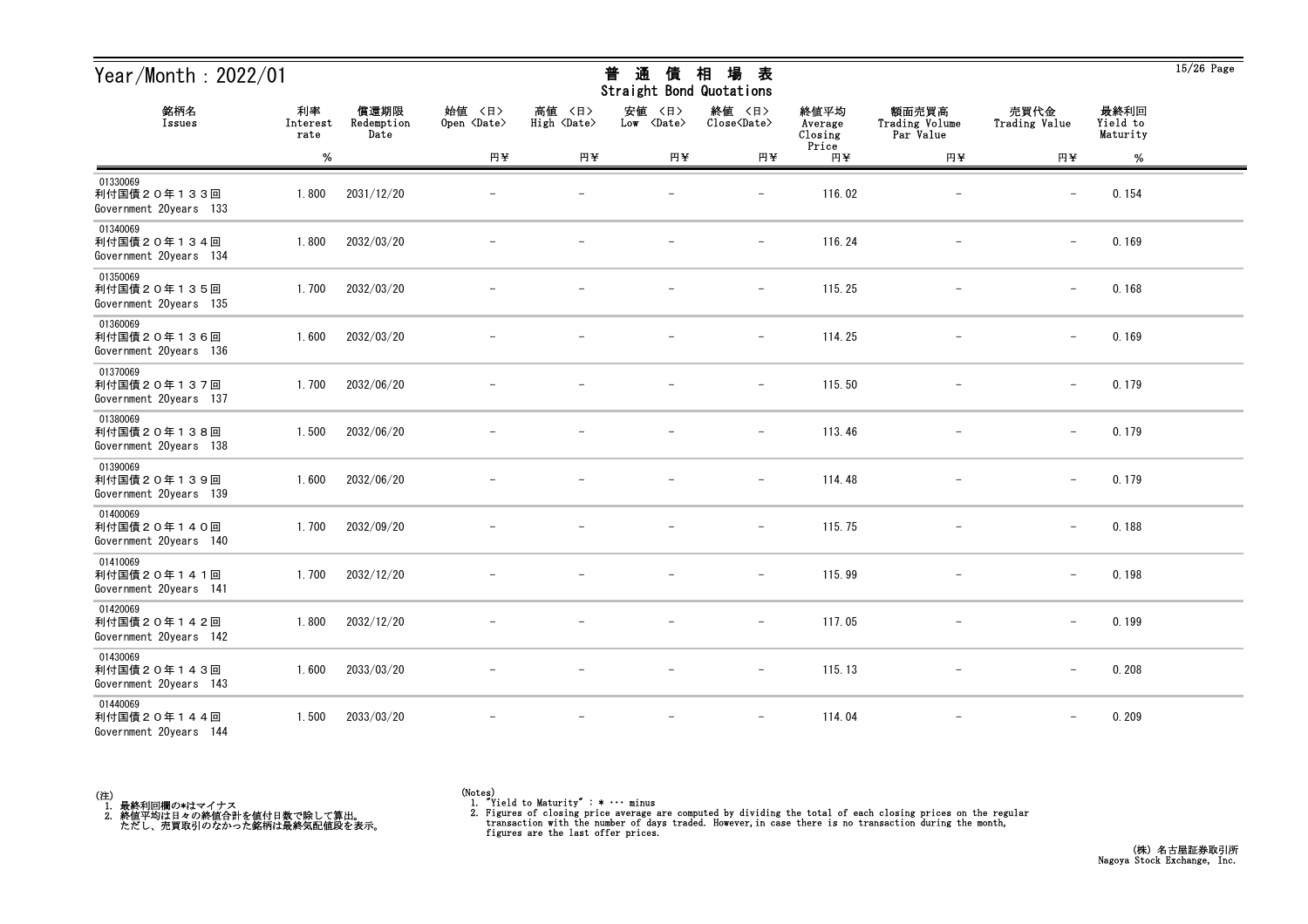| Year/Month: 2022/01                               |                        |                            |                              |                              | 普<br>通<br>債<br>Straight Bond Quotations | 場<br>相<br>表                   |                            |                                      |                          |                              | $16/26$ Page |
|---------------------------------------------------|------------------------|----------------------------|------------------------------|------------------------------|-----------------------------------------|-------------------------------|----------------------------|--------------------------------------|--------------------------|------------------------------|--------------|
| 銘柄名<br>Issues                                     | 利率<br>Interest<br>rate | 償還期限<br>Redemption<br>Date | 始値 〈日〉<br>Open <date></date> | 高値 〈日〉<br>High <date></date> | 安値<br>〈日〉<br>Low <date></date>          | 終値 〈日〉<br>Close <date></date> | 終値平均<br>Average<br>Closing | 額面売買高<br>Trading Volume<br>Par Value | 売買代金<br>Trading Value    | 最終利回<br>Yield to<br>Maturity |              |
|                                                   | %                      |                            | 円半                           | 円半                           | 円半                                      | 円半                            | Price<br>円半                | 円半                                   | 円半                       | %                            |              |
| 01450069<br>利付国債20年145回<br>Government 20years 145 | 1.700                  | 2033/06/20                 |                              |                              |                                         | $\qquad \qquad -$             | 116.44                     |                                      | $\overline{\phantom{m}}$ | 0.219                        |              |
| 01460069<br>利付国債20年146回<br>Government 20years 146 | 1.700                  | 2033/09/20                 |                              |                              |                                         | $\overline{\phantom{a}}$      | 116.67                     | $\qquad \qquad -$                    | $\qquad \qquad -$        | 0.228                        |              |
| 01470069<br>利付国債20年147回<br>Government 20years 147 | 1.600                  | 2033/12/20                 |                              |                              |                                         | $\overline{\phantom{m}}$      | 115.72                     |                                      | $\overline{\phantom{m}}$ | 0.239                        |              |
| 01480069<br>利付国債20年148回<br>Government 20years 148 | 1.500                  | 2034/03/20                 |                              |                              |                                         | $\overline{\phantom{m}}$      | 114.72                     |                                      | $\qquad \qquad -$        | 0.249                        |              |
| 01490069<br>利付国債20年149回<br>Government 20years 149 | 1.500                  | 2034/06/20                 |                              |                              |                                         | $\qquad \qquad -$             | 114.88                     |                                      | $\overline{\phantom{m}}$ | 0.259                        |              |
| 01500069<br>利付国債20年150回<br>Government 20years 150 | 1.400                  | 2034/09/20                 |                              |                              |                                         | $\overline{\phantom{m}}$      | 113.81                     |                                      | $\qquad \qquad -$        | 0.269                        |              |
| 01510069<br>利付国債20年151回<br>Government 20years 151 | 1.200                  | 2034/12/20                 |                              |                              |                                         | $\overline{\phantom{m}}$      | 111.44                     |                                      | $\overline{\phantom{m}}$ | 0.279                        |              |
| 01520069<br>利付国債20年152回<br>Government 20years 152 | 1.200                  | 2035/03/20                 |                              |                              |                                         | $\overline{\phantom{m}}$      | 111.51                     |                                      | $\overline{\phantom{m}}$ | 0.289                        |              |
| 01530069<br>利付国債20年153回<br>Government 20years 153 | 1.300                  | 2035/06/20                 |                              |                              |                                         | $\qquad \qquad -$             | 112.90                     |                                      | $\overline{\phantom{m}}$ | 0.297                        |              |
| 01540069<br>利付国債20年154回<br>Government 20years 154 | 1.200                  | 2035/09/20                 |                              |                              |                                         | $\overline{\phantom{m}}$      | 111.67                     |                                      | $-$                      | 0.308                        |              |
| 01550069<br>利付国債20年155回<br>Government 20years 155 | 1.000                  | 2035/12/20                 | $-$                          | $\overline{\phantom{m}}$     | $-$                                     | $-$                           | 109.05                     | $\overline{\phantom{m}}$             | $-$                      | 0.319                        |              |
| 01560069<br>利付国債20年156回<br>Government 20years 156 | 0.400                  | 2036/03/20                 | $\overline{\phantom{m}}$     | $\overline{\phantom{m}}$     | $\overline{\phantom{m}}$                | $-$                           | 100.82                     | $\overline{\phantom{m}}$             | $-$                      | 0.339                        |              |



 $16/26$  Page

# <del>並</del> や茎 /生 +□ +曰 <del>土</del>

<sup>(</sup>Notes) 1. "Yield to Maturity" : \* ・・・ minus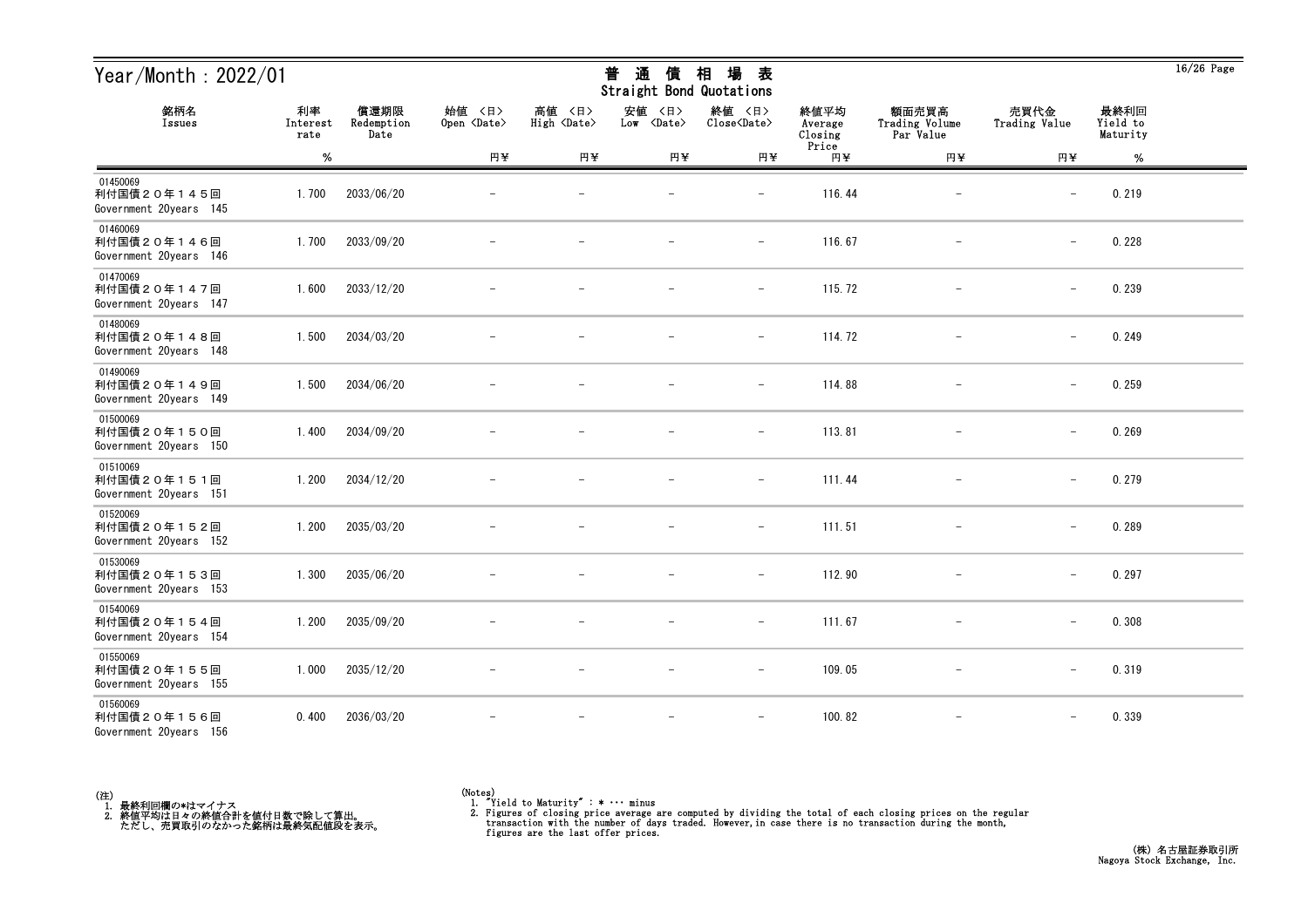| Year/Month: 2022/01                               |                        |                            |                              |                              | 通<br>普<br>債<br>Straight Bond Quotations | 場<br>相<br>表                   |                            |                                      |                          |                              | $17/26$ Page |
|---------------------------------------------------|------------------------|----------------------------|------------------------------|------------------------------|-----------------------------------------|-------------------------------|----------------------------|--------------------------------------|--------------------------|------------------------------|--------------|
| 銘柄名<br>Issues                                     | 利率<br>Interest<br>rate | 償還期限<br>Redemption<br>Date | 始值 〈日〉<br>Open <date></date> | 高値 〈日〉<br>High <date></date> | 安値<br>〈日〉<br>Low <date></date>          | 終値 〈日〉<br>Close <date></date> | 終値平均<br>Average<br>Closing | 額面売買高<br>Trading Volume<br>Par Value | 売買代金<br>Trading Value    | 最終利回<br>Yield to<br>Maturity |              |
|                                                   | $\%$                   |                            | 円半                           | 円半                           | 円半                                      | 円半                            | Price<br>円半                | 円半                                   | 円半                       | %                            |              |
| 01570069<br>利付国債20年157回<br>Government 20years 157 | 0.200                  | 2036/06/20                 |                              |                              |                                         |                               | 97.89                      |                                      |                          | 0.354                        |              |
| 01580069<br>利付国債20年158回<br>Government 20years 158 | 0.500                  | 2036/09/20                 |                              |                              |                                         | $\qquad \qquad -$             | 101.96                     | $\overline{\phantom{m}}$             | $\overline{\phantom{0}}$ | 0.359                        |              |
| 01590069<br>利付国債20年159回<br>Government 20years 159 | 0.600                  | 2036/12/20                 |                              |                              |                                         | $\overline{\phantom{m}}$      | 103.33                     |                                      | $\overline{\phantom{m}}$ | 0.364                        |              |
| 01600069<br>利付国債20年160回<br>Government 20years 160 | 0.700                  | 2037/03/20                 |                              |                              |                                         | $\qquad \qquad -$             | 104.73                     |                                      | $\qquad \qquad -$        | 0.369                        |              |
| 01610069<br>利付国債20年161回<br>Government 20years 161 | 0.600                  | 2037/06/20                 |                              |                              |                                         | $\overline{\phantom{m}}$      | 103.12                     |                                      | $\overline{\phantom{m}}$ | 0.385                        |              |
| 01620069<br>利付国債20年162回<br>Government 20years 162 | 0.600                  | 2037/09/20                 |                              |                              |                                         | $\overline{\phantom{m}}$      | 103.02                     | $\qquad \qquad -$                    | $\qquad \qquad -$        | 0.394                        |              |
| 01630069<br>利付国債20年163回<br>Government 20years 163 | 0.600                  | 2037/12/20                 |                              |                              |                                         | $\overline{\phantom{a}}$      | 102.91                     |                                      | $\qquad \qquad -$        | 0.404                        |              |
| 01640069<br>利付国債20年164回<br>Government 20years 164 | 0.500                  | 2038/03/20                 |                              |                              |                                         | $\overline{\phantom{a}}$      | 101.20                     |                                      | $\qquad \qquad -$        | 0.420                        |              |
| 01650069<br>利付国債20年165回<br>Government 20years 165 | 0.500                  | 2038/06/20                 |                              |                              |                                         |                               | 101.08                     |                                      | $\overline{\phantom{m}}$ | 0.429                        |              |
| 01660069<br>利付国債20年166回<br>Government 20years 166 | 0.700                  | 2038/09/20                 |                              |                              |                                         | $\overline{\phantom{m}}$      | 104.19                     |                                      | $\overline{\phantom{0}}$ | 0.430                        |              |
| 01670069<br>利付国債20年167回<br>Government 20years 167 | 0.500                  | 2038/12/20                 | $\overline{\phantom{m}}$     |                              | $\overline{\phantom{m}}$                | $-$                           | 100.86                     | $-$                                  | $\qquad \qquad -$        | 0.445                        |              |
| 01680069<br>利付国債20年168回<br>Government 20years 168 | 0.400                  | 2039/03/20                 |                              |                              | $\overline{\phantom{a}}$                | $\overline{\phantom{m}}$      | 99.04                      | $\overline{\phantom{m}}$             | $\qquad \qquad -$        | 0.460                        |              |



<sup>(</sup>Notes) 1. "Yield to Maturity" : \* ・・・ minus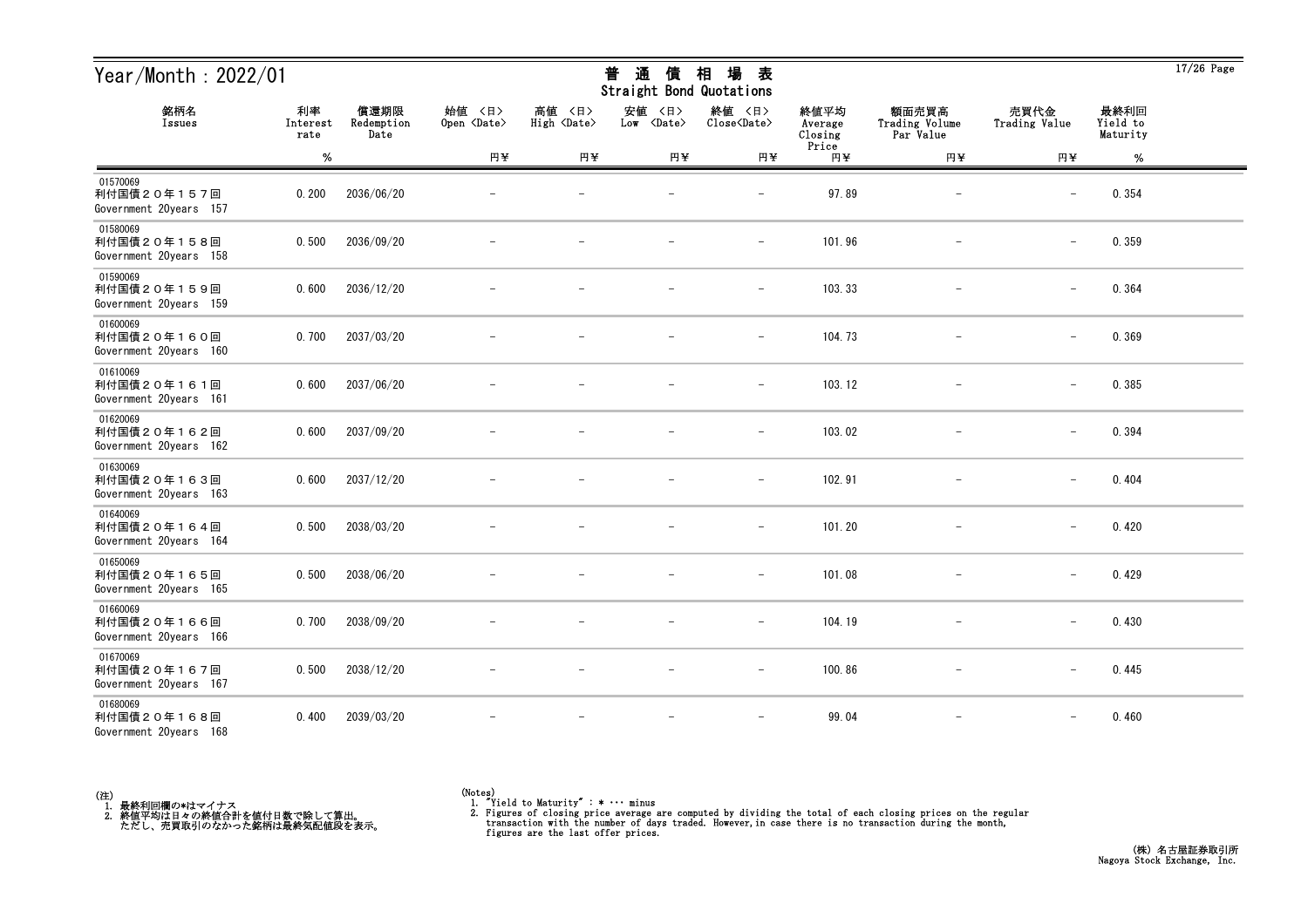| Year/Month: 2022/01                               |                        |                            | 通<br>相<br>場<br>普<br>債<br>表<br><b>Straight Bond Quotations</b> |                                 |                                |                               |                                     |                                      |                          |                              | $18/26$ Page |
|---------------------------------------------------|------------------------|----------------------------|---------------------------------------------------------------|---------------------------------|--------------------------------|-------------------------------|-------------------------------------|--------------------------------------|--------------------------|------------------------------|--------------|
| 銘柄名<br>Issues                                     | 利率<br>Interest<br>rate | 償還期限<br>Redemption<br>Date | 始値 〈日〉<br>Open <date></date>                                  | 高値<br>〈日〉<br>High <date></date> | 安値<br>〈日〉<br>Low <date></date> | 終値 〈日〉<br>Close <date></date> | 終値平均<br>Average<br>Closing<br>Price | 額面売買高<br>Trading Volume<br>Par Value | 売買代金<br>Trading Value    | 最終利回<br>Yield to<br>Maturity |              |
|                                                   | %                      |                            | 円半                                                            | 円半                              | 円半                             | 円半                            | 円半                                  | 円半                                   | 円半                       | $\%$                         |              |
| 01690069<br>利付国債20年169回<br>Government 20years 169 | 0.300                  | 2039/06/20                 |                                                               |                                 |                                | $\overline{\phantom{a}}$      | 97.18                               |                                      | $\overline{\phantom{m}}$ | 0.475                        |              |
| 01700069<br>利付国債20年170回<br>Government 20years 170 | 0.300                  | 2039/09/20                 |                                                               |                                 |                                | $\overline{\phantom{a}}$      | 96.99                               |                                      | $\overline{\phantom{m}}$ | 0.485                        |              |
| 01710069<br>利付国債20年171回<br>Government 20years 171 | 0.300                  | 2039/12/20                 |                                                               |                                 |                                | $\overline{\phantom{m}}$      | 96.79                               |                                      | $\overline{\phantom{m}}$ | 0.495                        |              |
| 01720069<br>利付国債20年172回<br>Government 20years 172 | 0.400                  | 2040/03/20                 |                                                               |                                 |                                | $\overline{\phantom{m}}$      | 98.33                               |                                      | $\overline{\phantom{m}}$ | 0.500                        |              |
| 01730069<br>利付国債20年173回<br>Government 20years 173 | 0.400                  | 2040/06/20                 |                                                               |                                 |                                | $\overline{\phantom{a}}$      | 98.15                               |                                      | $\overline{\phantom{m}}$ | 0.510                        |              |
| 01740069<br>利付国債20年174回<br>Government 20years 174 | 0.400                  | 2040/09/20                 |                                                               |                                 |                                | $\overline{\phantom{m}}$      | 98.04                               |                                      | $\overline{\phantom{m}}$ | 0.515                        |              |
| 01750069<br>利付国債20年175回<br>Government 20years 175 | 0.500                  | 2040/12/20                 |                                                               |                                 |                                |                               | 99.65                               |                                      | $\overline{\phantom{m}}$ | 0.520                        |              |
| 01760069<br>利付国債20年176回<br>Government 20years 176 | 0.500                  | 2041/03/20                 |                                                               |                                 |                                |                               | 99.47                               |                                      | $\overline{\phantom{m}}$ | 0.530                        |              |
| 01770069<br>利付国債20年177回<br>Government 20years 177 | 0.400                  | 2041/06/20                 |                                                               |                                 |                                |                               | 97.45                               |                                      | $\overline{\phantom{m}}$ | 0.545                        |              |
| 01780069<br>利付国債20年178回<br>Government 20years 178 | 0.500                  | 2041/09/20                 |                                                               |                                 |                                | $\overline{\phantom{m}}$      | 99.20                               |                                      | $\overline{\phantom{m}}$ | 0.545                        |              |
| 01790069<br>利付国債20年179回<br>Government 20years 179 | 0.500                  | 2041/12/20                 |                                                               |                                 |                                | $-$                           | 99.10                               | $\overline{\phantom{m}}$             | $\qquad \qquad -$        | 0.550                        |              |
| 利付国債30年 Government 30years                        |                        |                            |                                                               |                                 |                                |                               |                                     |                                      |                          |                              |              |
| 00010068<br>利付国債30年1回<br>Government 30years 1     | 2.800                  | 2029/09/20                 |                                                               |                                 |                                |                               | 120.98                              |                                      |                          | 0.042                        |              |

(注)<br>- 1.最終利回欄の\*はマイナス<br>- 2.終値平均は日々の終値合計を値付日数で除して算出。<br>- ただし、売買取引のなかった銘柄は最終気配値段を表示。

(Notes) 1. "Yield to Maturity" : \* ・・・ minus

2. Figures of closing price average are computed by dividing the total of each closing prices on the regular transaction with the number of days traded. However, in case there is no transaction during the month, figures ar

 $18/26$  Page

#### 普 通 債 相 場 表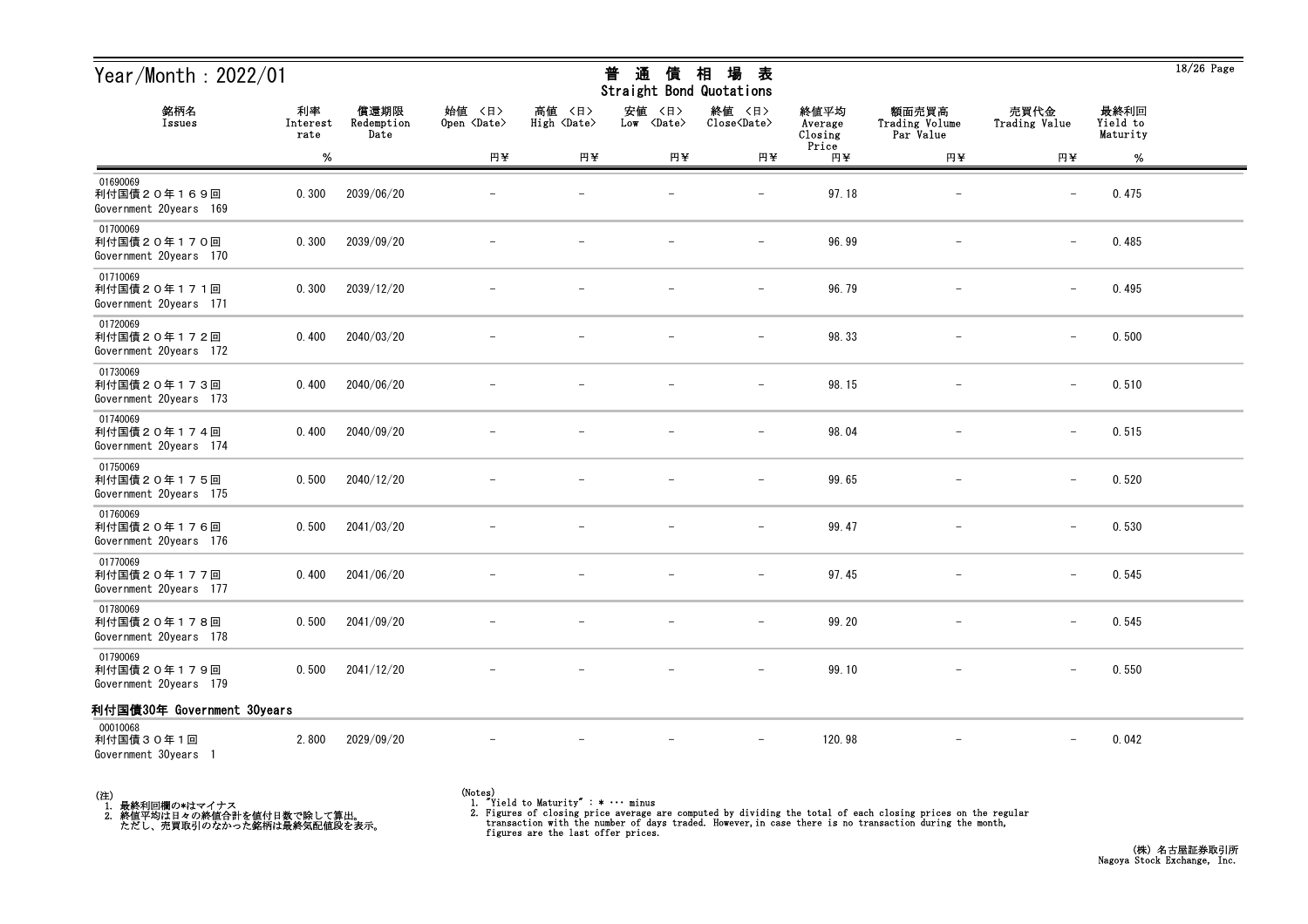| Year/Month: 2022/01                             |                        |                            |                              |                              | 通<br>普<br>債<br>Straight Bond Quotations | 場<br>相<br>表                   |                            |                                      |                          |                              | $19/26$ Page |
|-------------------------------------------------|------------------------|----------------------------|------------------------------|------------------------------|-----------------------------------------|-------------------------------|----------------------------|--------------------------------------|--------------------------|------------------------------|--------------|
| 銘柄名<br>Issues                                   | 利率<br>Interest<br>rate | 償還期限<br>Redemption<br>Date | 始值 〈日〉<br>Open <date></date> | 高値 〈日〉<br>High <date></date> | 安値<br>〈日〉<br>Low <date></date>          | 終値 〈日〉<br>Close <date></date> | 終値平均<br>Average<br>Closing | 額面売買高<br>Trading Volume<br>Par Value | 売買代金<br>Trading Value    | 最終利回<br>Yield to<br>Maturity |              |
|                                                 | $\%$                   |                            | 円半                           | 円半                           | 円半                                      | 円半                            | Price<br>円半                | 円半                                   | 円半                       | $\%$                         |              |
| 00020068<br>利付国債30年2回<br>Government 30years 2   | 2.400                  | 2030/02/20                 |                              |                              |                                         |                               | 118.82                     |                                      |                          | 0.052                        |              |
| 00030068<br>利付国債30年3回<br>Government 30years 3   | 2.300                  | 2030/05/20                 |                              |                              |                                         | $\qquad \qquad -$             | 118.46                     | $\overline{\phantom{a}}$             | $\overline{\phantom{0}}$ | 0.063                        |              |
| 00040068<br>利付国債30年4回<br>Government 30years 4   | 2.900                  | 2030/11/20                 |                              |                              |                                         | $\overline{\phantom{m}}$      | 124.60                     |                                      | $\overline{\phantom{m}}$ | 0.083                        |              |
| 00050068<br>利付国債30年5回<br>Government 30years 5   | 2.200                  | 2031/05/20                 |                              |                              |                                         | $\overline{\phantom{m}}$      | 119.13                     |                                      | $-$                      | 0.119                        |              |
| 00060068<br>利付国債30年6回<br>Government 30years 6   | 2.400                  | 2031/11/20                 |                              |                              |                                         | $\overline{\phantom{m}}$      | 121.78                     |                                      | $\overline{\phantom{m}}$ | 0.145                        |              |
| 00070068<br>利付国債30年7回<br>Government 30years 7   | 2.300                  | 2032/05/20                 |                              |                              |                                         | $\overline{\phantom{m}}$      | 121.57                     | $\overline{\phantom{m}}$             | $\overline{\phantom{m}}$ | 0.168                        |              |
| 00080068<br>利付国債30年8回<br>Government 30years 8   | 1.800                  | 2032/11/22                 |                              |                              |                                         | $\overline{\phantom{m}}$      | 117.00                     | $\overline{\phantom{m}}$             | $\qquad \qquad -$        | 0.193                        |              |
| 00090068<br>利付国債30年9回<br>Government 30years 9   | 1.400                  | 2032/12/20                 |                              |                              |                                         | $\overline{\phantom{a}}$      | 112.73                     |                                      | $\qquad \qquad -$        | 0.204                        |              |
| 00100068<br>利付国債30年10回<br>Government 30years 10 | 1.100                  | 2033/03/20                 |                              |                              |                                         |                               | 109.62                     |                                      | $\overline{\phantom{m}}$ | 0.214                        |              |
| 00110068<br>利付国債30年11回<br>Government 30years 11 | 1.700                  | 2033/06/20                 |                              |                              | $\overline{\phantom{m}}$                | $\overline{\phantom{a}}$      | 116.44                     | $\overline{\phantom{m}}$             | $\overline{\phantom{m}}$ | 0.219                        |              |
| 00120068<br>利付国債30年12回<br>Government 30years 12 | 2.100                  | 2033/09/20                 | $\overline{\phantom{m}}$     |                              | $\overline{\phantom{m}}$                | $-$                           | 121.27                     | $-$                                  | $\qquad \qquad -$        | 0.223                        |              |
| 00130068<br>利付国債30年13回<br>Government 30years 13 | 2.000                  | 2033/12/20                 |                              |                              | $\overline{\phantom{m}}$                | $\overline{\phantom{m}}$      | 120.42                     | $\overline{\phantom{m}}$             | $\qquad \qquad -$        | 0.233                        |              |



<sup>(</sup>Notes) 1. "Yield to Maturity" : \* ・・・ minus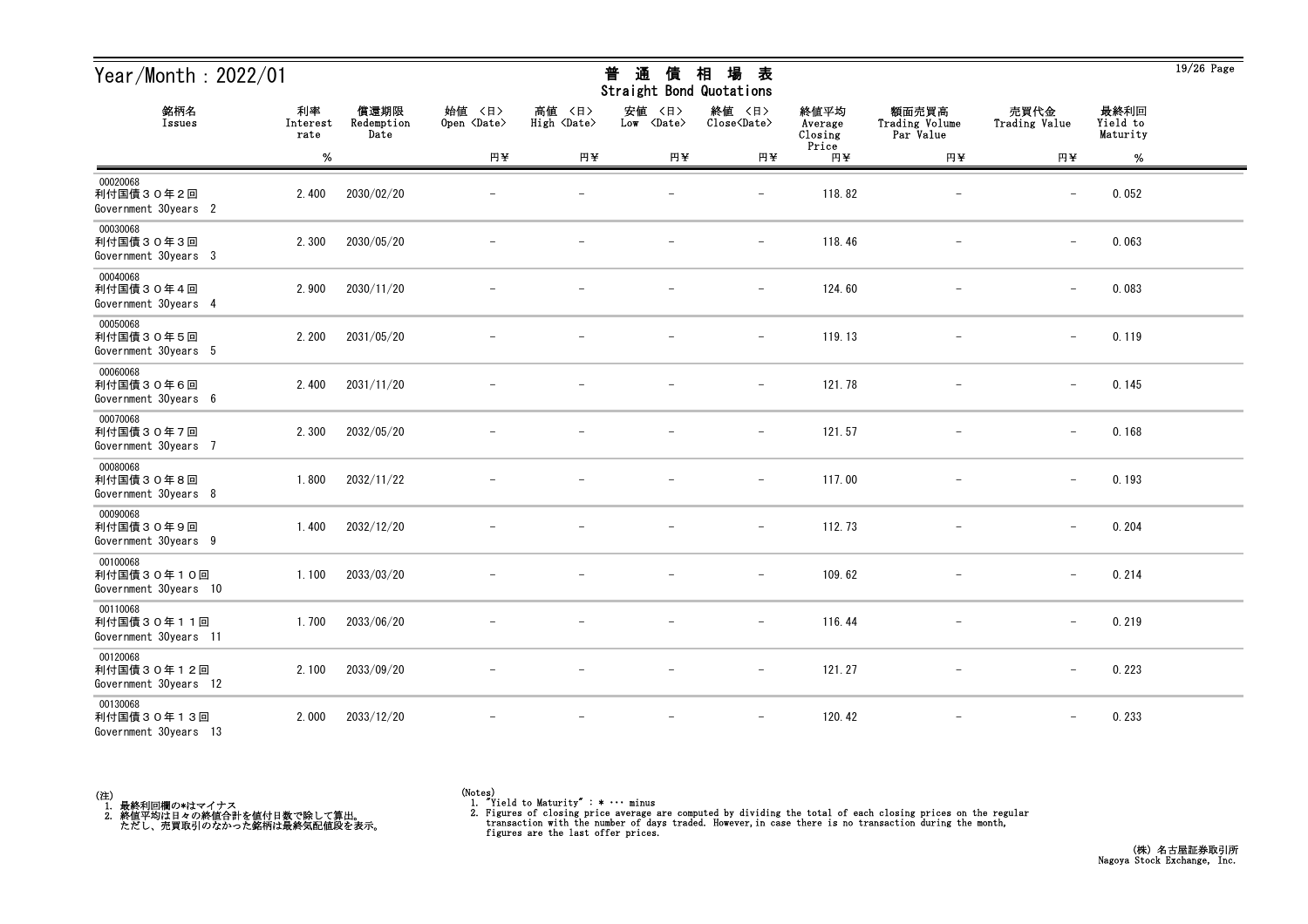| Year/Month: 2022/01                             |                        |                            |                              |                              | 普<br>通<br>債<br><b>Straight Bond Quotations</b> | 相<br>場<br>表                   |                            |                                      |                          |                              | $20/26$ Page |
|-------------------------------------------------|------------------------|----------------------------|------------------------------|------------------------------|------------------------------------------------|-------------------------------|----------------------------|--------------------------------------|--------------------------|------------------------------|--------------|
| 銘柄名<br>Issues                                   | 利率<br>Interest<br>rate | 償還期限<br>Redemption<br>Date | 始値 〈日〉<br>Open <date></date> | 高値 〈日〉<br>High <date></date> | 安値<br>〈日〉<br>Low <date></date>                 | 終値 〈日〉<br>Close <date></date> | 終値平均<br>Average<br>Closing | 額面売買高<br>Trading Volume<br>Par Value | 売買代金<br>Trading Value    | 最終利回<br>Yield to<br>Maturity |              |
|                                                 | $\%$                   |                            | 円半                           | 円半                           | 円半                                             | 円半                            | Price<br>円半                | 円半                                   | 円半                       | $\%$                         |              |
| 00140068<br>利付国債30年14回<br>Government 30years 14 | 2.400                  | 2034/03/20                 |                              |                              |                                                | $\qquad \qquad -$             | 125.47                     |                                      | $\overline{\phantom{m}}$ | 0.239                        |              |
| 00150068<br>利付国債30年15回<br>Government 30years 15 | 2.500                  | 2034/06/20                 |                              |                              |                                                | $\qquad \qquad -$             | 127.04                     |                                      | $\overline{\phantom{m}}$ | 0.248                        |              |
| 00160068<br>利付国債30年16回<br>Government 30years 16 | 2.500                  | 2034/09/20                 |                              |                              |                                                | $\overline{\phantom{a}}$      | 127.42                     |                                      | $\overline{\phantom{m}}$ | 0.258                        |              |
| 00170068<br>利付国債30年17回<br>Government 30years 17 | 2.400                  | 2034/12/20                 |                              |                              |                                                | $\overline{\phantom{a}}$      | 126.61                     |                                      | $\qquad \qquad -$        | 0.264                        |              |
| 00180068<br>利付国債30年18回<br>Government 30years 18 | 2.300                  | 2035/03/20                 |                              |                              |                                                | $\overline{\phantom{a}}$      | 125.68                     |                                      | $\overline{\phantom{0}}$ | 0.273                        |              |
| 00190068<br>利付国債30年19回<br>Government 30years 19 | 2.300                  | 2035/06/20                 |                              |                              |                                                | $\overline{\phantom{m}}$      | 126.02                     |                                      | $\overline{\phantom{m}}$ | 0.282                        |              |
| 00200068<br>利付国債30年20回<br>Government 30years 20 | 2.500                  | 2035/09/20                 |                              |                              |                                                | $\overline{\phantom{a}}$      | 129.03                     |                                      | $\qquad \qquad -$        | 0.287                        |              |
| 00210068<br>利付国債30年21回<br>Government 30years 21 | 2.300                  | 2035/12/20                 |                              |                              |                                                |                               | 126.69                     |                                      | $\overline{\phantom{m}}$ | 0.297                        |              |
| 00220068<br>利付国債30年22回<br>Government 30years 22 | 2.500                  | 2036/03/20                 |                              |                              |                                                | $\qquad \qquad -$             | 129.77                     |                                      | $\overline{\phantom{m}}$ | 0.302                        |              |
| 00230068<br>利付国債30年23回<br>Government 30years 23 | 2.500                  | 2036/06/20                 |                              |                              |                                                | $\overline{\phantom{m}}$      | 130.10                     |                                      | $\overline{\phantom{m}}$ | 0.312                        |              |
| 00240068<br>利付国債30年24回<br>Government 30years 24 | 2.500                  | 2036/09/20                 | $\overline{\phantom{m}}$     | $\overline{\phantom{a}}$     | $\overline{\phantom{m}}$                       | $ \,$                         | 130.49                     | $\overline{\phantom{m}}$             | $\overline{\phantom{0}}$ | 0.319                        |              |
| 00250068<br>利付国債30年25回<br>Government 30years 25 | 2.300                  | 2036/12/20                 |                              |                              |                                                | $\overline{\phantom{m}}$      | 127.96                     | $\overline{\phantom{0}}$             |                          | 0.329                        |              |



<sup>(</sup>Notes) 1. "Yield to Maturity" : \* ・・・ minus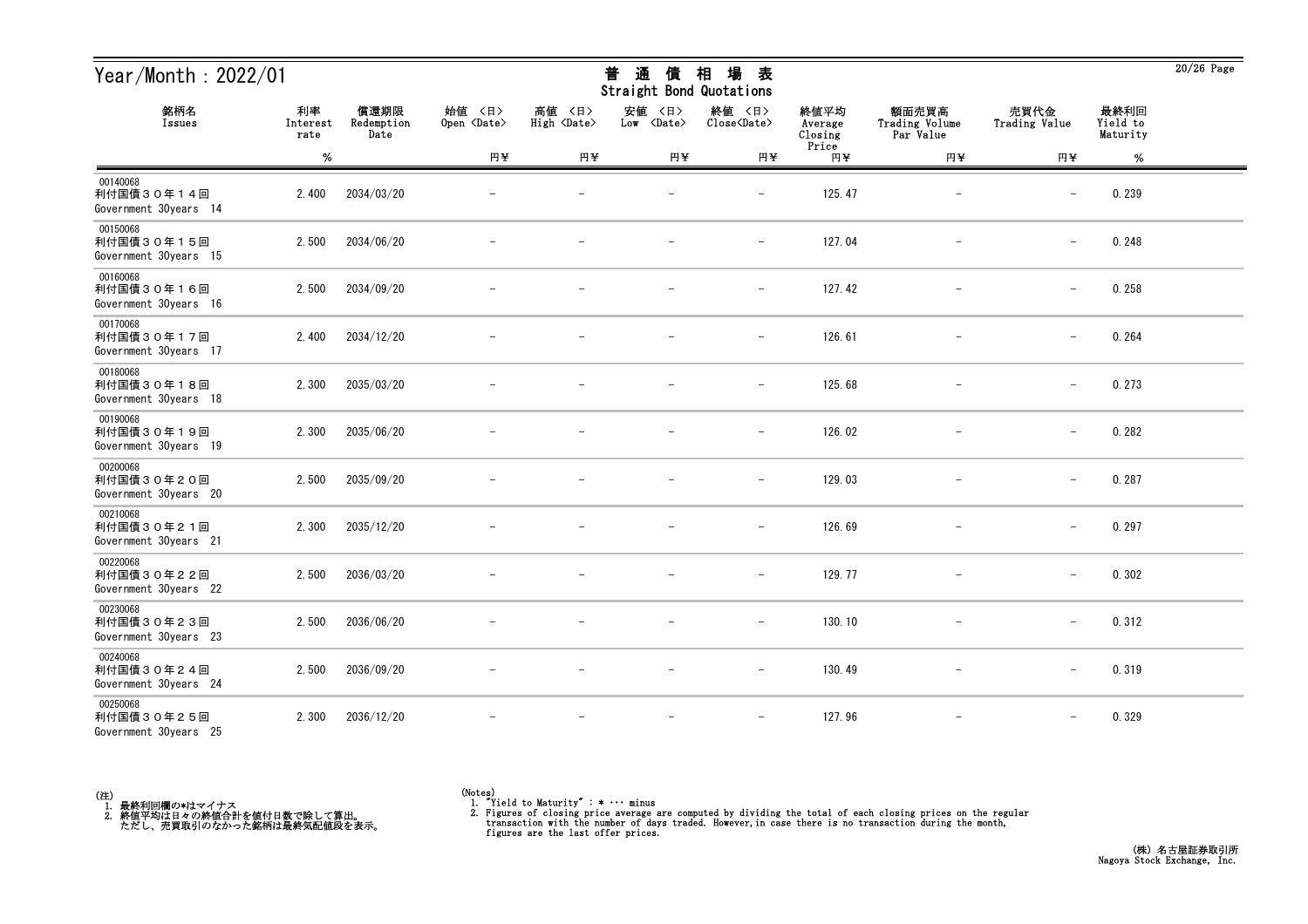| Year/Month: $2022/01$                           |                        |                            |                              |                                 | 普<br>通<br>債<br>Straight Bond Quotations | 場<br>相<br>表                   |                            |                                      |                          |                              | $21/26$ Page |
|-------------------------------------------------|------------------------|----------------------------|------------------------------|---------------------------------|-----------------------------------------|-------------------------------|----------------------------|--------------------------------------|--------------------------|------------------------------|--------------|
| 銘柄名<br>Issues                                   | 利率<br>Interest<br>rate | 償還期限<br>Redemption<br>Date | 始值 〈日〉<br>Open <date></date> | 高値<br>〈日〉<br>High <date></date> | 安値<br>〈日〉<br>Low <date></date>          | 終値 〈日〉<br>Close <date></date> | 終値平均<br>Average<br>Closing | 額面売買高<br>Trading Volume<br>Par Value | 売買代金<br>Trading Value    | 最終利回<br>Yield to<br>Maturity |              |
|                                                 | $\%$                   |                            | 円半                           | 円半                              | 円半                                      | 円半                            | Price<br>円半                | 円半                                   | 円半                       | %                            |              |
| 00260068<br>利付国債30年26回<br>Government 30years 26 | 2.400                  | 2037/03/20                 |                              |                                 |                                         | $\overline{\phantom{0}}$      | 129.66                     |                                      | $\overline{\phantom{m}}$ | 0.338                        |              |
| 00270068<br>利付国債30年27回<br>Government 30years 27 | 2.500                  | 2037/09/20                 |                              |                                 |                                         | $\qquad \qquad -$             | 131.79                     | $\qquad \qquad -$                    | $\overline{\phantom{m}}$ | 0.353                        |              |
| 00280068<br>利付国債30年28回<br>Government 30years 28 | 2.500                  | 2038/03/20                 |                              |                                 |                                         | $\overline{\phantom{m}}$      | 132.33                     |                                      | $\overline{\phantom{m}}$ | 0.374                        |              |
| 00290068<br>利付国債30年29回<br>Government 30years 29 | 2.400                  | 2038/09/20                 |                              |                                 |                                         | $\overline{\phantom{m}}$      | 131.41                     |                                      | $\qquad \qquad -$        | 0.389                        |              |
| 00300068<br>利付国債30年30回<br>Government 30years 30 | 2.300                  | 2039/03/20                 |                              |                                 |                                         | $\qquad \qquad -$             | 130.32                     |                                      | $\overline{\phantom{m}}$ | 0.406                        |              |
| 00310068<br>利付国債30年31回<br>Government 30years 31 | 2.200                  | 2039/09/20                 |                              |                                 |                                         | $\qquad \qquad -$             | 129.13                     | $\qquad \qquad -$                    | $\overline{\phantom{m}}$ | 0.424                        |              |
| 00320068<br>利付国債30年32回<br>Government 30years 32 | 2.300                  | 2040/03/20                 |                              |                                 |                                         | $\overline{\phantom{a}}$      | 131.24                     |                                      | $\overline{\phantom{m}}$ | 0.439                        |              |
| 00330068<br>利付国債30年33回<br>Government 30years 33 | 2.000                  | 2040/09/20                 |                              |                                 |                                         |                               | 126.44                     |                                      | $\overline{\phantom{m}}$ | 0.459                        |              |
| 00340068<br>利付国債30年34回<br>Government 30years 34 | 2.200                  | 2041/03/20                 |                              |                                 |                                         | $\overline{\phantom{0}}$      | 130.37                     |                                      | $\overline{\phantom{m}}$ | 0.469                        |              |
| 00350068<br>利付国債30年35回<br>Government 30years 35 | 2.000                  | 2041/09/20                 |                              |                                 |                                         | $\qquad \qquad -$             | 127.05                     |                                      | $\overline{\phantom{m}}$ | 0.489                        |              |
| 00360068<br>利付国債30年36回<br>Government 30years 36 | 2.000                  | 2042/03/20                 |                              |                                 | $\overline{\phantom{m}}$                | $-$                           | 127.46                     | $\overline{\phantom{m}}$             | $\qquad \qquad -$        | 0.498                        |              |
| 00370068<br>利付国債30年37回<br>Government 30years 37 | 1.900                  | 2042/09/20                 |                              |                                 |                                         |                               | 125.98                     |                                      |                          | 0.508                        |              |



 $21/26$  Page

### 普 通 債 相 場 表

<sup>(</sup>Notes) 1. "Yield to Maturity" : \* ・・・ minus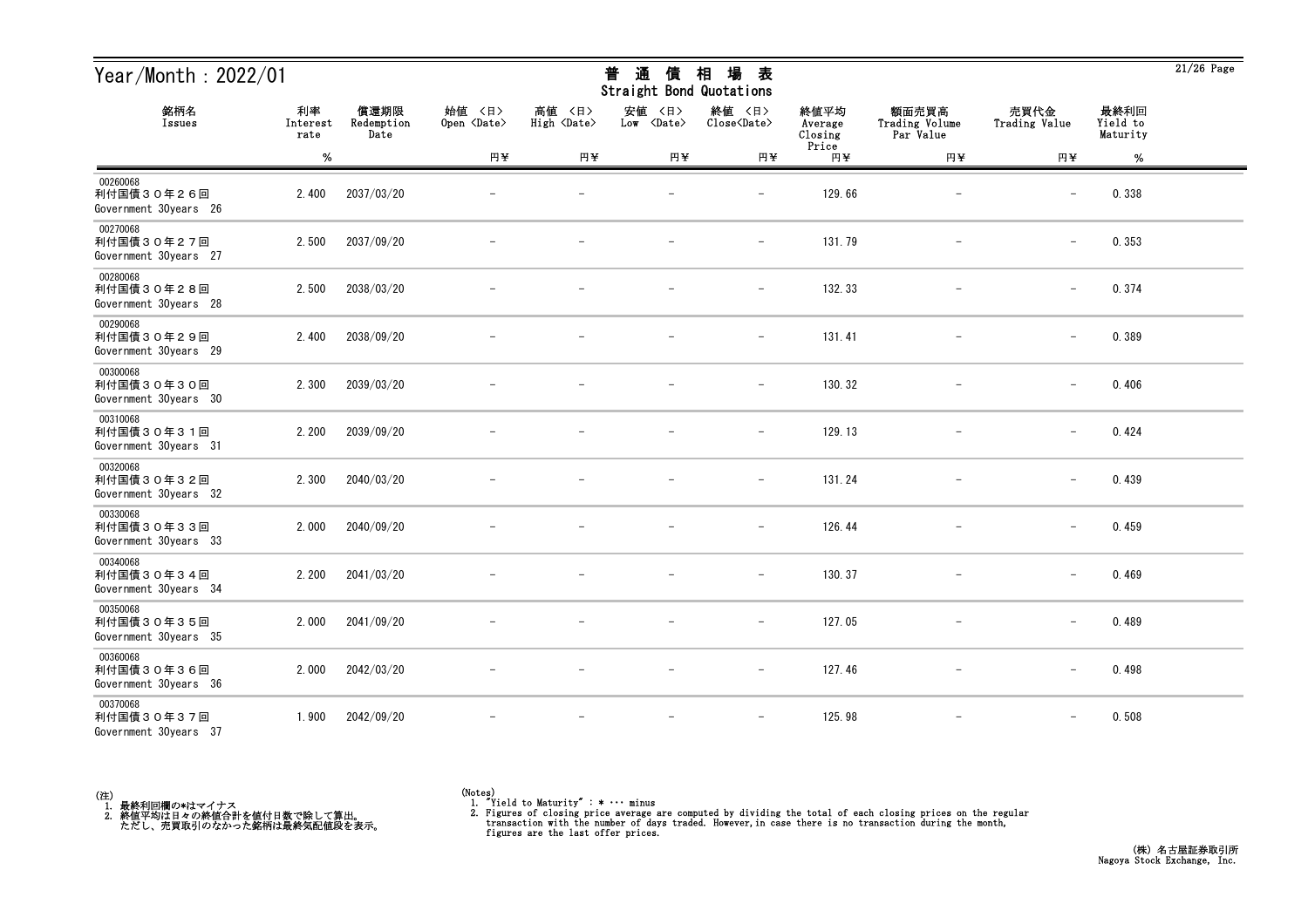| Year/Month: 2022/01                             |                        |                            |                              |                              | 通<br>普<br>債<br>Straight Bond Quotations | 場<br>相<br>表                   |                            |                                      |                          |                              | $22/26$ Page |
|-------------------------------------------------|------------------------|----------------------------|------------------------------|------------------------------|-----------------------------------------|-------------------------------|----------------------------|--------------------------------------|--------------------------|------------------------------|--------------|
| 銘柄名<br>Issues                                   | 利率<br>Interest<br>rate | 償還期限<br>Redemption<br>Date | 始值 〈日〉<br>Open <date></date> | 高値 〈日〉<br>High <date></date> | 安値<br>〈日〉<br>Low <date></date>          | 終値 〈日〉<br>Close <date></date> | 終値平均<br>Average<br>Closing | 額面売買高<br>Trading Volume<br>Par Value | 売買代金<br>Trading Value    | 最終利回<br>Yield to<br>Maturity |              |
|                                                 | $\%$                   |                            | 円半                           | 円半                           | 円半                                      | 円半                            | Price<br>円半                | 円半                                   | 円半                       | %                            |              |
| 00380068<br>利付国債30年38回<br>Government 30years 38 | 1.800                  | 2043/03/20                 |                              |                              |                                         |                               | 124.28                     |                                      |                          | 0.523                        |              |
| 00390068<br>利付国債30年39回<br>Government 30years 39 | 1.900                  | 2043/06/20                 |                              |                              |                                         | $\qquad \qquad -$             | 126.46                     | $\overline{\phantom{a}}$             | $\overline{\phantom{0}}$ | 0.523                        |              |
| 00400068<br>利付国債30年40回<br>Government 30years 40 | 1.800                  | 2043/09/20                 |                              |                              |                                         | $\overline{\phantom{m}}$      | 124.56                     |                                      | $\qquad \qquad -$        | 0.533                        |              |
| 00410068<br>利付国債30年41回<br>Government 30years 41 | 1.700                  | 2043/12/20                 |                              |                              |                                         | $\qquad \qquad -$             | 122.71                     |                                      | $\qquad \qquad -$        | 0.539                        |              |
| 00420068<br>利付国債30年42回<br>Government 30years 42 | 1.700                  | 2044/03/20                 |                              |                              |                                         | $\overline{\phantom{m}}$      | 122.81                     |                                      | $\overline{\phantom{m}}$ | 0.544                        |              |
| 00430068<br>利付国債30年43回<br>Government 30years 43 | 1.700                  | 2044/06/20                 |                              |                              |                                         | $\overline{\phantom{m}}$      | 122.92                     | $\overline{\phantom{m}}$             | $\qquad \qquad -$        | 0.549                        |              |
| 00440068<br>利付国債30年44回<br>Government 30years 44 | 1.700                  | 2044/09/20                 |                              |                              |                                         | $\overline{\phantom{a}}$      | 123.03                     | $\overline{\phantom{m}}$             | $\qquad \qquad -$        | 0.554                        |              |
| 00450068<br>利付国債30年45回<br>Government 30years 45 | 1.500                  | 2044/12/20                 |                              |                              |                                         | $\overline{\phantom{a}}$      | 118.95                     |                                      | $\qquad \qquad -$        | 0.564                        |              |
| 00460068<br>利付国債30年46回<br>Government 30years 46 | 1.500                  | 2045/03/20                 |                              |                              |                                         | $\overline{\phantom{0}}$      | 119.01                     |                                      | $\overline{\phantom{m}}$ | 0.569                        |              |
| 00470068<br>利付国債30年47回<br>Government 30years 47 | 1.600                  | 2045/06/20                 |                              |                              | $\overline{\phantom{m}}$                | $\overline{\phantom{a}}$      | 121.25                     | $\overline{\phantom{m}}$             | $\overline{\phantom{m}}$ | 0.570                        |              |
| 00480068<br>利付国債30年48回<br>Government 30years 48 | 1.400                  | 2045/09/20                 | $\overline{\phantom{m}}$     |                              | $\overline{\phantom{m}}$                | $-$                           | 116.92                     | $-$                                  | $\qquad \qquad -$        | 0.585                        |              |
| 00490068<br>利付国債30年49回<br>Government 30years 49 | 1.400                  | 2045/12/20                 |                              |                              | $\overline{\phantom{a}}$                | $\overline{\phantom{m}}$      | 116.96                     | $\overline{\phantom{m}}$             | $\qquad \qquad -$        | 0.589                        |              |



<sup>(</sup>Notes) 1. "Yield to Maturity" : \* ・・・ minus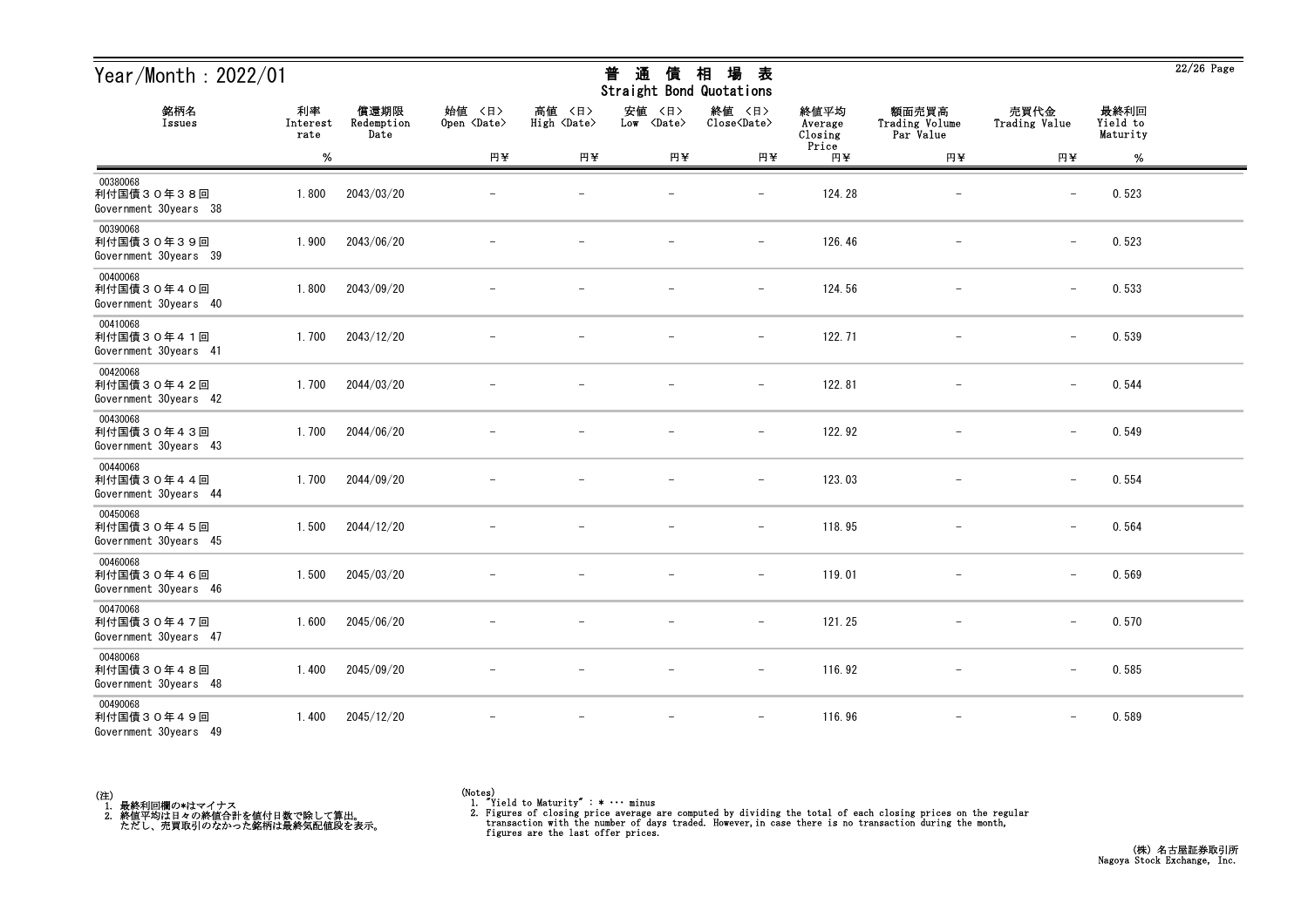| Year/Month: $2022/01$                           |                        |                            |                              |                                 | 普<br>通<br>債<br>Straight Bond Quotations | 場<br>相<br>表                   |                            |                                      |                          |                              | $23/26$ Page |
|-------------------------------------------------|------------------------|----------------------------|------------------------------|---------------------------------|-----------------------------------------|-------------------------------|----------------------------|--------------------------------------|--------------------------|------------------------------|--------------|
| 銘柄名<br>Issues                                   | 利率<br>Interest<br>rate | 償還期限<br>Redemption<br>Date | 始值 〈日〉<br>Open <date></date> | 高値<br>〈日〉<br>High <date></date> | 安値<br>〈日〉<br>Low <date></date>          | 終値 〈日〉<br>Close <date></date> | 終値平均<br>Average<br>Closing | 額面売買高<br>Trading Volume<br>Par Value | 売買代金<br>Trading Value    | 最終利回<br>Yield to<br>Maturity |              |
|                                                 | $\%$                   |                            | 円半                           | 円半                              | 円半                                      | 円半                            | Price<br>円半                | 円半                                   | 円半                       | %                            |              |
| 00500068<br>利付国債30年50回<br>Government 30years 50 | 0.800                  | 2046/03/20                 |                              |                                 |                                         | $\overline{\phantom{0}}$      | 103.60                     |                                      | $\overline{\phantom{m}}$ | 0.628                        |              |
| 00510068<br>利付国債30年51回<br>Government 30years 51 | 0.300                  | 2046/06/20                 |                              |                                 |                                         | $\overline{\phantom{0}}$      | 92.28                      |                                      | $\overline{\phantom{m}}$ | 0.668                        |              |
| 00520068<br>利付国債30年52回<br>Government 30years 52 | 0.500                  | 2046/09/20                 |                              |                                 |                                         | $\qquad \qquad -$             | 96.64                      |                                      | $\overline{\phantom{m}}$ | 0.658                        |              |
| 00530068<br>利付国債30年53回<br>Government 30years 53 | 0.600                  | 2046/12/20                 |                              |                                 |                                         | $\overline{\phantom{0}}$      | 98.75                      |                                      | $\overline{\phantom{0}}$ | 0.658                        |              |
| 00540068<br>利付国債30年54回<br>Government 30years 54 | 0.800                  | 2047/03/20                 |                              |                                 |                                         | $\qquad \qquad -$             | 103.24                     |                                      | $\overline{\phantom{m}}$ | 0.650                        |              |
| 00550068<br>利付国債30年55回<br>Government 30years 55 | 0.800                  | 2047/06/20                 |                              |                                 |                                         | $\qquad \qquad -$             | 103.15                     |                                      | $\overline{\phantom{m}}$ | 0.655                        |              |
| 00560068<br>利付国債30年56回<br>Government 30years 56 | 0.800                  | 2047/09/20                 |                              |                                 |                                         | $\overline{\phantom{a}}$      | 102.95                     |                                      | $\overline{\phantom{m}}$ | 0.665                        |              |
| 00570068<br>利付国債30年57回<br>Government 30years 57 | 0.800                  | 2047/12/20                 |                              |                                 |                                         |                               | 102.86                     |                                      | $\overline{\phantom{m}}$ | 0.670                        |              |
| 00580068<br>利付国債30年58回<br>Government 30years 58 | 0.800                  | 2048/03/20                 |                              |                                 |                                         | $\overline{\phantom{0}}$      | 102.66                     |                                      | $\overline{\phantom{m}}$ | 0.680                        |              |
| 00590068<br>利付国債30年59回<br>Government 30years 59 | 0.700                  | 2048/06/20                 |                              |                                 |                                         | $\qquad \qquad -$             | 100.11                     |                                      | $\overline{\phantom{m}}$ | 0.695                        |              |
| 00600068<br>利付国債30年60回<br>Government 30years 60 | 0.900                  | 2048/09/20                 |                              |                                 | $\overline{\phantom{m}}$                | $-$                           | 104.60                     | $-$                                  | $\overline{\phantom{0}}$ | 0.695                        |              |
| 00610068<br>利付国債30年61回<br>Government 30years 61 | 0.700                  | 2048/12/20                 |                              |                                 |                                         | $\overline{\phantom{a}}$      | 99.66                      |                                      | $\overline{\phantom{0}}$ | 0.715                        |              |



 $23/26$  Page

### 普 通 債 相 場 表

<sup>(</sup>Notes) 1. "Yield to Maturity" : \* ・・・ minus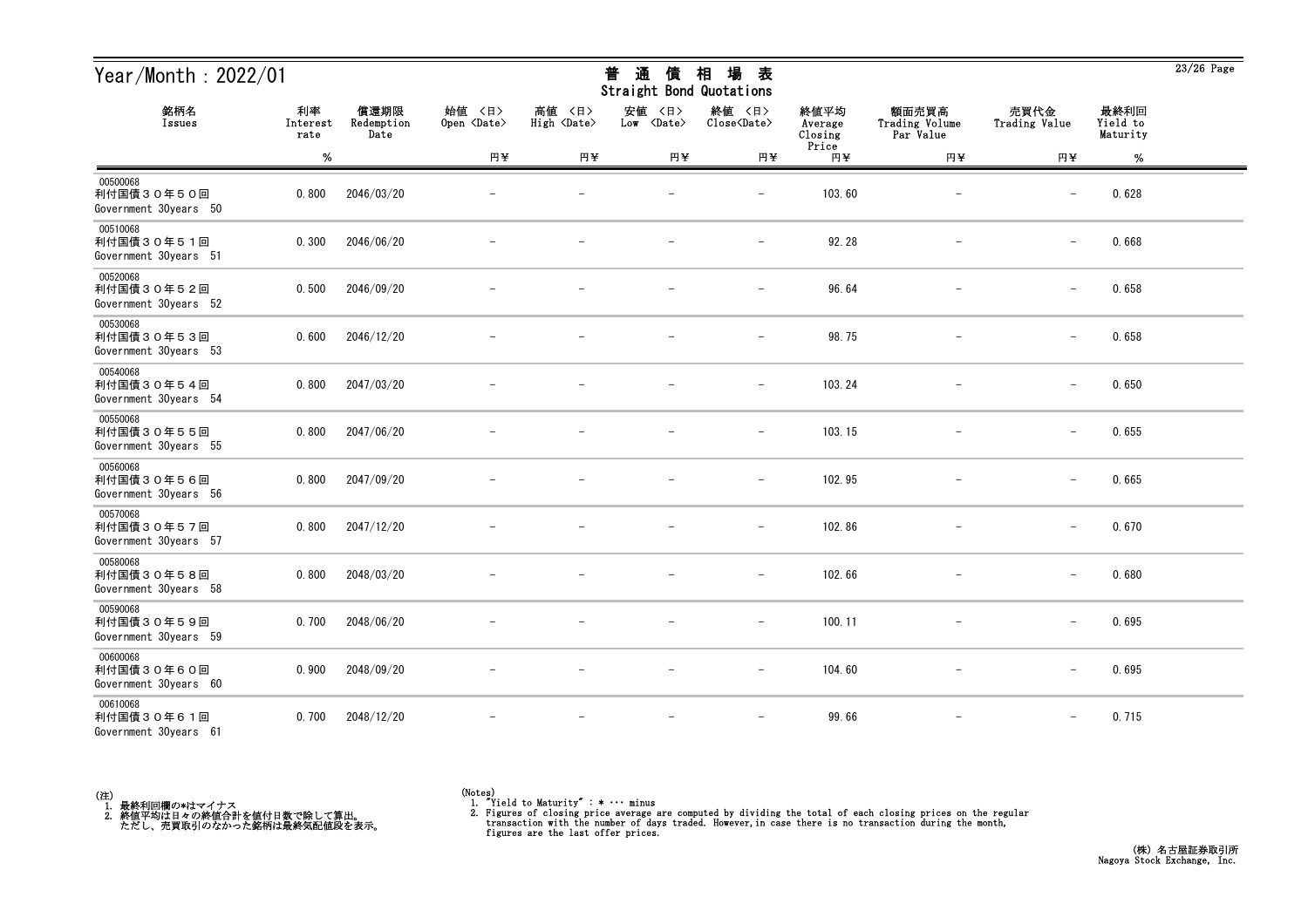| Year/Month: 2022/01                             |                        |                            |                              |                              | 通<br>普<br>債<br>Straight Bond Quotations | 場<br>相<br>表                   |                            |                                      |                          |                              | $24/26$ Page |
|-------------------------------------------------|------------------------|----------------------------|------------------------------|------------------------------|-----------------------------------------|-------------------------------|----------------------------|--------------------------------------|--------------------------|------------------------------|--------------|
| 銘柄名<br>Issues                                   | 利率<br>Interest<br>rate | 償還期限<br>Redemption<br>Date | 始值 〈日〉<br>Open <date></date> | 高値 〈日〉<br>High <date></date> | 安値<br>〈日〉<br>$Low \langle Date \rangle$ | 終値 〈日〉<br>Close <date></date> | 終値平均<br>Average<br>Closing | 額面売買高<br>Trading Volume<br>Par Value | 売買代金<br>Trading Value    | 最終利回<br>Yield to<br>Maturity |              |
|                                                 | $\%$                   |                            | 円半                           | 円半                           | 円半                                      | 円半                            | Price<br>円半                | 円半                                   | 円半                       | %                            |              |
| 00620068<br>利付国債30年62回<br>Government 30years 62 | 0.500                  | 2049/03/20                 |                              |                              |                                         | $\overline{\phantom{m}}$      | 94.57                      |                                      | $\overline{\phantom{m}}$ | 0.740                        |              |
| 00630068<br>利付国債30年63回<br>Government 30years 63 | 0.400                  | 2049/06/20                 |                              |                              |                                         | $\overline{\phantom{a}}$      | 91.85                      |                                      | $\overline{\phantom{m}}$ | 0.759                        |              |
| 00640068<br>利付国債30年64回<br>Government 30years 64 | 0.400                  | 2049/09/20                 |                              |                              |                                         | $\overline{\phantom{0}}$      | 91.69                      |                                      | $\overline{\phantom{m}}$ | 0.764                        |              |
| 00650068<br>利付国債30年65回<br>Government 30years 65 | 0.400                  | 2049/12/20                 |                              |                              |                                         | $\qquad \qquad -$             | 91.52                      |                                      | $\overline{\phantom{m}}$ | 0.769                        |              |
| 00660068<br>利付国債30年66回<br>Government 30years 66 | 0.400                  | 2050/03/20                 |                              |                              |                                         | $\overline{\phantom{a}}$      | 91.54                      |                                      | $\overline{\phantom{m}}$ | 0.765                        |              |
| 00670068<br>利付国債30年67回<br>Government 30years 67 | 0.600                  | 2050/06/20                 |                              |                              |                                         | $\qquad \qquad -$             | 96.26                      |                                      |                          | 0.760                        |              |
| 00680068<br>利付国債30年68回<br>Government 30years 68 | 0.600                  | 2050/09/20                 |                              |                              |                                         |                               | 96.34                      |                                      |                          | 0.755                        |              |
| 00690068<br>利付国債30年69回<br>Government 30years 69 | 0.700                  | 2050/12/20                 |                              |                              |                                         | $\qquad \qquad -$             | 98.93                      |                                      | $\overline{\phantom{m}}$ | 0.745                        |              |
| 00700068<br>利付国債30年70回<br>Government 30years 70 | 0.700                  | 2051/03/20                 |                              |                              |                                         | $\qquad \qquad -$             | 98.80                      |                                      | $\overline{\phantom{m}}$ | 0.750                        |              |
| 00710068<br>利付国債30年71回<br>Government 30years 71 | 0.700                  | 2051/06/20                 |                              |                              | $\overline{\phantom{m}}$                | $\overline{\phantom{m}}$      | 98.79                      |                                      | $\overline{\phantom{m}}$ | 0.750                        |              |
| 00720068<br>利付国債30年72回<br>Government 30years 72 | 0.700                  | 2051/09/20                 |                              |                              |                                         | $\qquad \qquad -$             | 98.66                      |                                      |                          | 0.755                        |              |
| 00730068<br>利付国債30年73回<br>Government 30years 73 | 0.700                  | 2051/12/20                 |                              |                              |                                         | $\overline{\phantom{m}}$      | 98.65                      | $\overline{\phantom{m}}$             | $-$                      | 0.755                        |              |

#### 利付国債40年 Government 40years

(注)<br>- 1.最終利回欄の\*はマイナス<br>- 2.終値平均は日々の終値合計を値付日数で除して算出。<br>- ただし、売買取引のなかった銘柄は最終気配値段を表示。

(Notes) 1. "Yield to Maturity" : \* ・・・ minus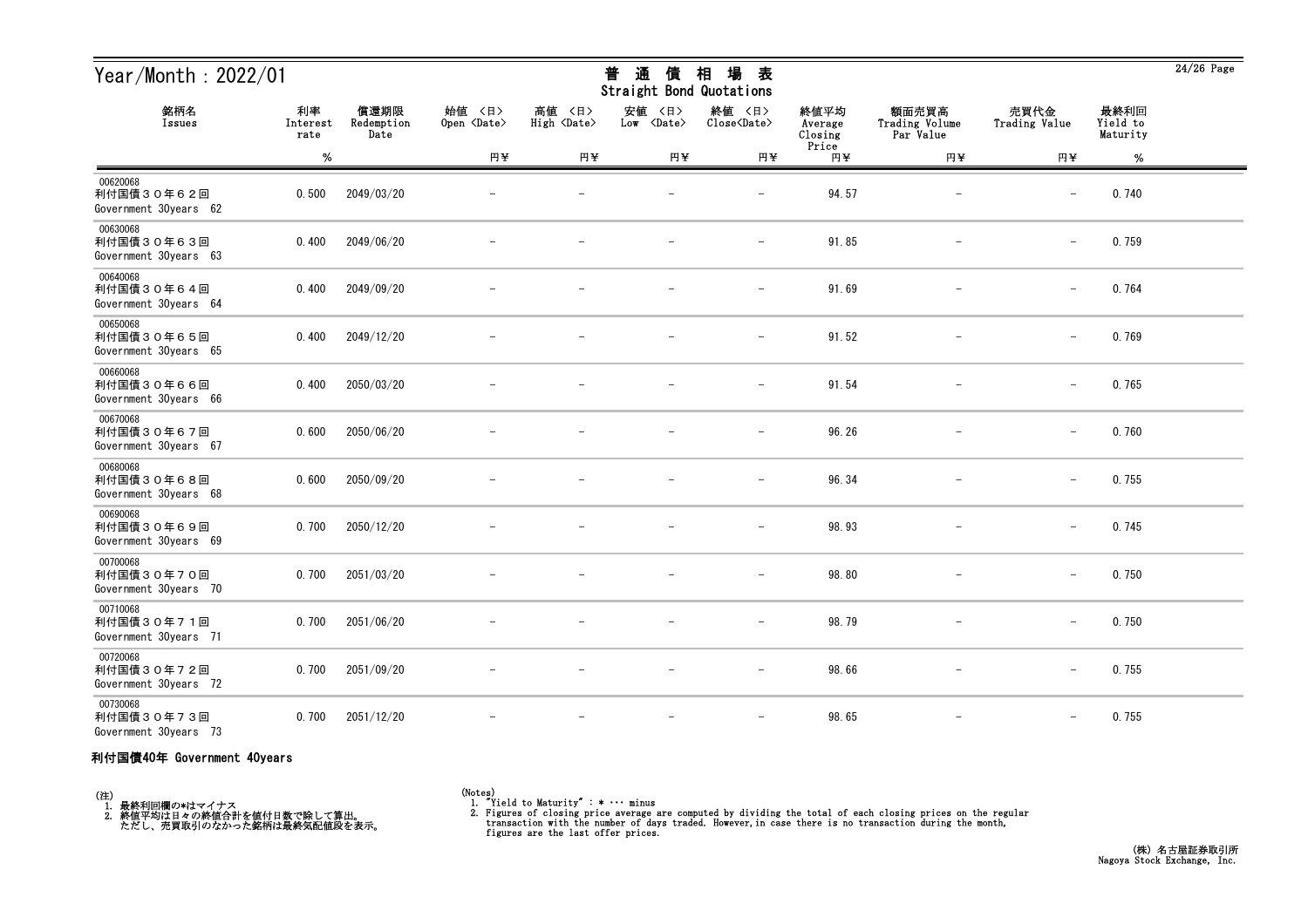| Year/Month: 2022/01                             | 場<br>通<br>相<br>普<br>債<br>表<br>Straight Bond Quotations |                            |                              |                              |                                |                               |                            | $25/26$ Page                         |                          |                              |  |
|-------------------------------------------------|--------------------------------------------------------|----------------------------|------------------------------|------------------------------|--------------------------------|-------------------------------|----------------------------|--------------------------------------|--------------------------|------------------------------|--|
| 銘柄名<br>Issues                                   | 利率<br>Interest<br>rate                                 | 償還期限<br>Redemption<br>Date | 始値 〈日〉<br>Open <date></date> | 高値 〈日〉<br>High <date></date> | 安値<br>〈日〉<br>Low <date></date> | 終値 〈日〉<br>Close <date></date> | 終値平均<br>Average<br>Closing | 額面売買高<br>Trading Volume<br>Par Value | 売買代金<br>Trading Value    | 最終利回<br>Yield to<br>Maturity |  |
|                                                 | %                                                      |                            | 円半                           | 円半                           | 円半                             | 円半                            | Price<br>円半                | 円半                                   | 円半                       | $\%$                         |  |
| 00010054<br>利付国債40年1回<br>Government 40years 1   | 2.400                                                  | 2048/03/20                 |                              |                              |                                | $\overline{\phantom{m}}$      | 140.83                     | $\overline{\phantom{m}}$             | $\overline{\phantom{m}}$ | 0.594                        |  |
| 00020054<br>利付国債40年2回<br>Government 40years 2   | 2.200                                                  | 2049/03/20                 |                              |                              |                                | $\overline{\phantom{m}}$      | 136.38                     | $\overline{\phantom{m}}$             | $\qquad \qquad -$        | 0.629                        |  |
| 00030054<br>利付国債40年3回<br>Government 40years 3   | 2.200                                                  | 2050/03/20                 |                              |                              |                                | $\overline{\phantom{m}}$      | 137.19                     |                                      | $\overline{\phantom{m}}$ | 0.639                        |  |
| 00040054<br>利付国債40年4回<br>Government 40years 4   | 2.200                                                  | 2051/03/20                 |                              |                              |                                | $\overline{\phantom{m}}$      | 137.97                     |                                      | $\overline{\phantom{m}}$ | 0.649                        |  |
| 00050054<br>利付国債40年5回<br>Government 40years 5   | 2.000                                                  | 2052/03/20                 |                              |                              |                                | $\overline{\phantom{m}}$      | 133.51                     |                                      | $\overline{\phantom{m}}$ | 0.664                        |  |
| 00060054<br>利付国債40年6回<br>Government 40years 6   | 1.900                                                  | 2053/03/20                 |                              |                              |                                | $\overline{\phantom{m}}$      | 131.52                     |                                      | $\overline{\phantom{m}}$ | 0.674                        |  |
| 00070054<br>利付国債40年7回<br>Government 40years 7   | 1.700                                                  | 2054/03/20                 |                              |                              |                                | $\overline{\phantom{0}}$      | 126.56                     |                                      | $\overline{\phantom{m}}$ | 0.690                        |  |
| 00080054<br>利付国債40年8回<br>Government 40years 8   | 1.400                                                  | 2055/03/20                 |                              |                              |                                |                               | 118.51                     |                                      | $\overline{\phantom{m}}$ | 0.709                        |  |
| 00090054<br>利付国債40年9回<br>Government 40years 9   | 0.400                                                  | 2056/03/20                 |                              |                              |                                |                               | 89.03                      |                                      | $\overline{\phantom{m}}$ | 0.810                        |  |
| 00100054<br>利付国債40年10回<br>Government 40years 10 | 0.900                                                  | 2057/03/20                 |                              |                              |                                | $\overline{\phantom{m}}$      | 104.02                     |                                      | $\qquad \qquad -$        | 0.755                        |  |
| 00110054<br>利付国債40年11回<br>Government 40years 11 | 0.800                                                  | 2058/03/20                 | $\overline{\phantom{m}}$     | $\overline{\phantom{m}}$     | $\overline{\phantom{m}}$       | $-$                           | 100.99                     | $\overline{\phantom{m}}$             | $-$                      | 0.765                        |  |
| 00120054<br>利付国債40年12回<br>Government 40years 12 | 0.500                                                  | 2059/03/20                 |                              |                              |                                | $\overline{\phantom{m}}$      | 91.27                      | $\overline{\phantom{m}}$             | $\qquad \qquad -$        | 0.805                        |  |



 $\overline{25/26}$  Page

<sup>(</sup>Notes) 1. "Yield to Maturity" : \* ・・・ minus